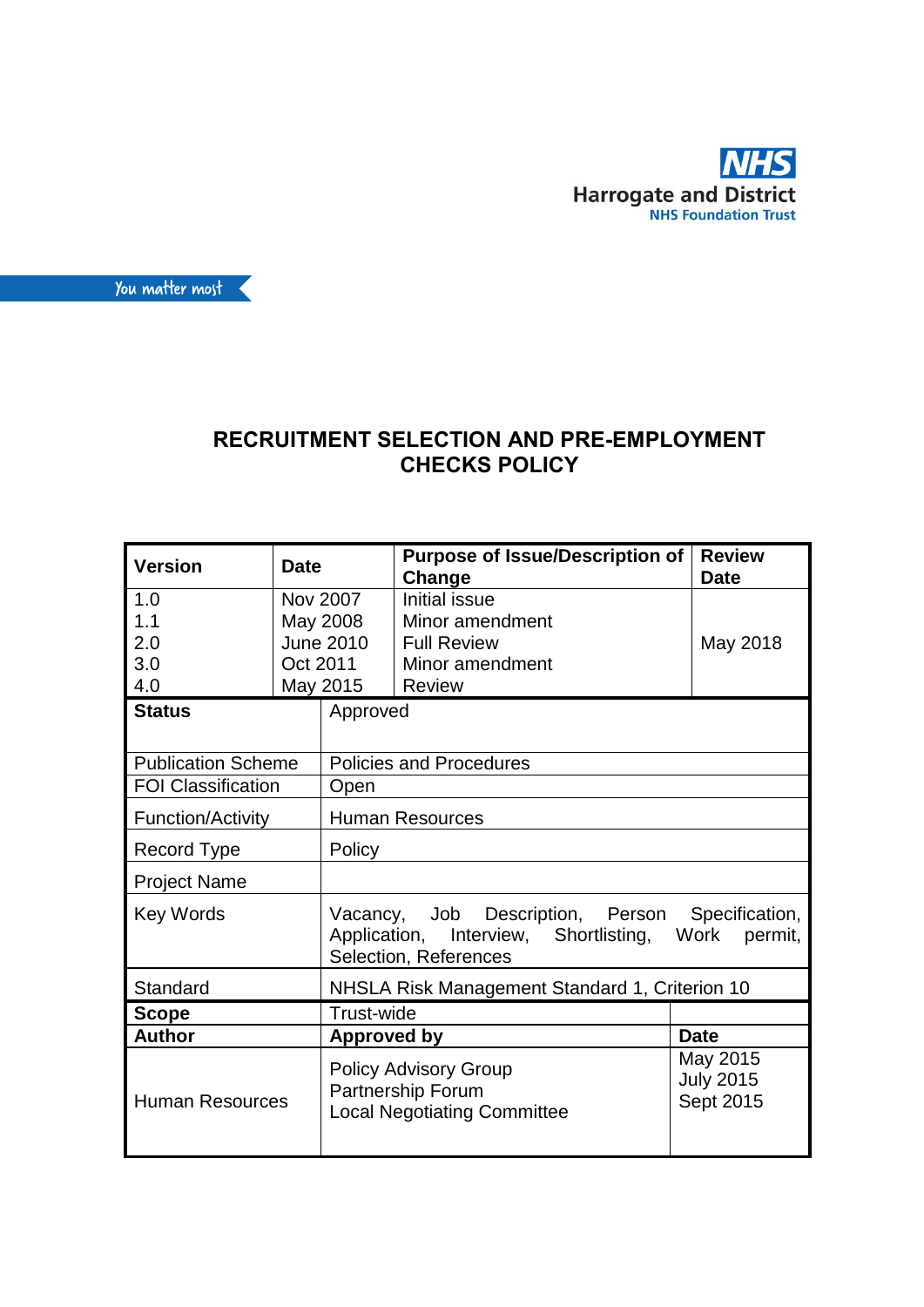## **CONTENTS**

| 1. |      |                                                                       |  |
|----|------|-----------------------------------------------------------------------|--|
|    | 1.1. |                                                                       |  |
|    | 1.2. |                                                                       |  |
|    | 1.3. |                                                                       |  |
| 2. |      |                                                                       |  |
|    | 2.1. |                                                                       |  |
|    | 2.2. |                                                                       |  |
|    |      |                                                                       |  |
|    |      |                                                                       |  |
|    |      |                                                                       |  |
|    |      |                                                                       |  |
|    |      |                                                                       |  |
|    |      |                                                                       |  |
|    |      |                                                                       |  |
|    |      |                                                                       |  |
|    | 2.3. |                                                                       |  |
|    |      |                                                                       |  |
|    |      | 2.3.2. Employment History and Reference Checks 10                     |  |
|    |      |                                                                       |  |
|    |      |                                                                       |  |
|    |      | 2.3.5. Disclosure and Barring Service Checks 12                       |  |
|    |      | 2.3.6. i Reviewing information Received Through a Check 13            |  |
|    |      |                                                                       |  |
|    |      |                                                                       |  |
|    |      | $2.3.6$ .iv                                                           |  |
|    | 2.4. |                                                                       |  |
|    | 2.5. |                                                                       |  |
|    | 2.6  | Arrangements for those who fail to satisfy pre-employment checks  16  |  |
|    | 2.7  |                                                                       |  |
|    | 2.8  |                                                                       |  |
|    | 2.9  | Monitoring completion of pre-employment checks 17                     |  |
|    | 2.10 | Advisory Appointments Committee for Consultant Medical Staff  17      |  |
| 3  |      |                                                                       |  |
|    | 3.1  |                                                                       |  |
|    | 3.2  |                                                                       |  |
|    | 3.3  |                                                                       |  |
|    |      | 3.3.1. Define post and post holder requirements  18                   |  |
|    |      | 3.3.2. Obtain approval to fill post/make changes to post and plan the |  |
|    |      |                                                                       |  |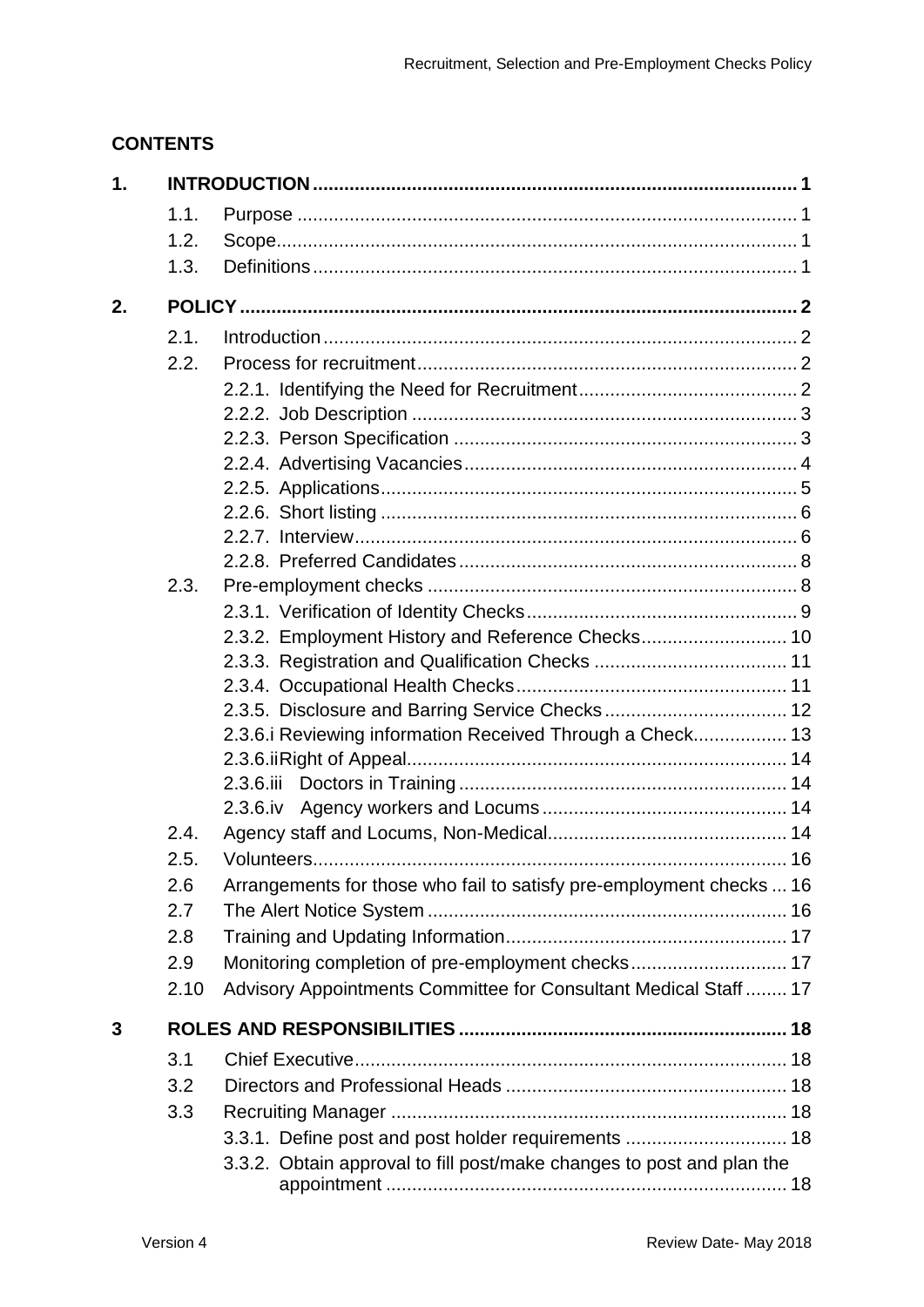|     | 3.4   |                                                       |  |
|-----|-------|-------------------------------------------------------|--|
|     | 3.5   |                                                       |  |
| 4.  |       |                                                       |  |
|     | 4.1   |                                                       |  |
|     | 4.2   |                                                       |  |
| 5.  |       |                                                       |  |
| 6.  |       | CONSULTATION, APPROVAL AND RATIFICATION PROCESS 21    |  |
|     | 6.1   |                                                       |  |
|     | 6.2   |                                                       |  |
|     | 6.3   |                                                       |  |
| 7.  |       |                                                       |  |
|     | 7.1   |                                                       |  |
|     | 7.2   |                                                       |  |
|     | 7.3   |                                                       |  |
| 8.  |       |                                                       |  |
|     | 8.1   |                                                       |  |
|     | 8.2   |                                                       |  |
|     | 8.3   |                                                       |  |
| 9.  |       |                                                       |  |
|     | 9.1   |                                                       |  |
|     | 9.2   |                                                       |  |
|     | 9.2.1 |                                                       |  |
|     |       | 9.2.2 Audit 23                                        |  |
|     |       |                                                       |  |
| 10. |       |                                                       |  |
| 11. |       |                                                       |  |
| 12. |       |                                                       |  |
|     |       |                                                       |  |
|     |       | Appendix 2: Monitoring, Audit and Feedback Summary 25 |  |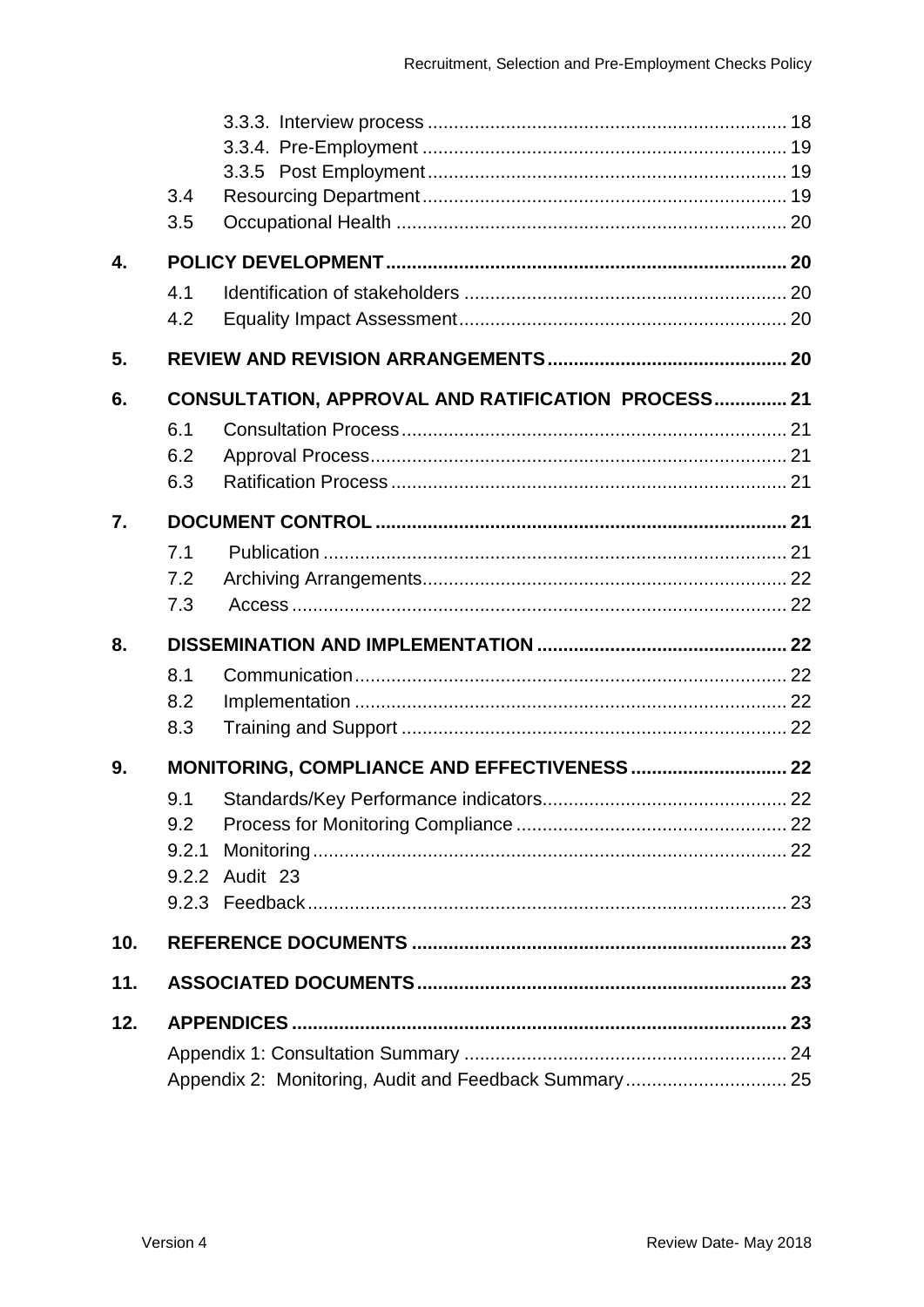## <span id="page-3-0"></span>**1. INTRODUCTION**

### <span id="page-3-1"></span>**1.1. Purpose**

Harrogate and District NHS Foundation Trust, (the Trust) is committed to the development of positive policies and practices to promote equal opportunities in recruitment and selection. The Trust believes that it is essential to eliminate discrimination and to promote good relations and equality of opportunity in order to utilise to the full, the skills and talents of the entire workforce.

The Trust will monitor applicants defined by the Equality Act 2010 (ethnic background, age, gender and declared disability) who express interest in posts, those who apply, are shortlisted and appointed. This Policy aims to ensure that, when filling a vacant post, the person most suited to the post is selected. This principle will apply equally to internal promotions, secondments and acting up positions, as with external applicants.

The Policy incorporates the principles contained within:

- NHS Recruitment Check Standards
- Employment legislation
- Agenda for Change terms and conditions

## <span id="page-3-2"></span>**1.2. Scope**

The principles and practices described in this Policy apply to the recruitment of substantive, temporary, fixed term, bank and locum appointments, both part and full time, in almost all employment groups and grades and to volunteers.

In specific examples of service needs and with the agreement of the directorate HR Business Partner, departments may vary their recruitment process. There is specific guidance on the appointment of Consultant Medical Staff, Associate Specialists and Junior Medical Staff which varies from the standard processes outlined in this Policy. *This Policy is not to be used in the appointment of agency provided locum medical staff as the Trust has a separate Policy in place for these appointments.*

### <span id="page-3-3"></span>**1.3. Definitions**

- **Agency staff**  staff from an employment agency
- **Agenda for Change (AfC)**  the national terms and conditions for NHS staff introduced in October 2004, except medical staff
- **Recruiting Manager**  A senior manager within the department with responsibilities for recruitment.
- **DBS** Disclosure and Barring Service
- **EEA** European Economic Area
- **ESR** Electronic Staff Record
- **Employees** All employees (including those on permanent, temporary and bank contracts), holders of HDFT honorary contracts
- **Foundation Gateway**  A point within the AfC pay band for which the employee must be assessed in order to progress within the pay band
- **HDFT** Harrogate and District NHS Foundation Trust
- **HR** Human Resources
- **NHS Jobs** The NHS national website for advertising and managing the appointments process
- **PAG** Policy Advisory Group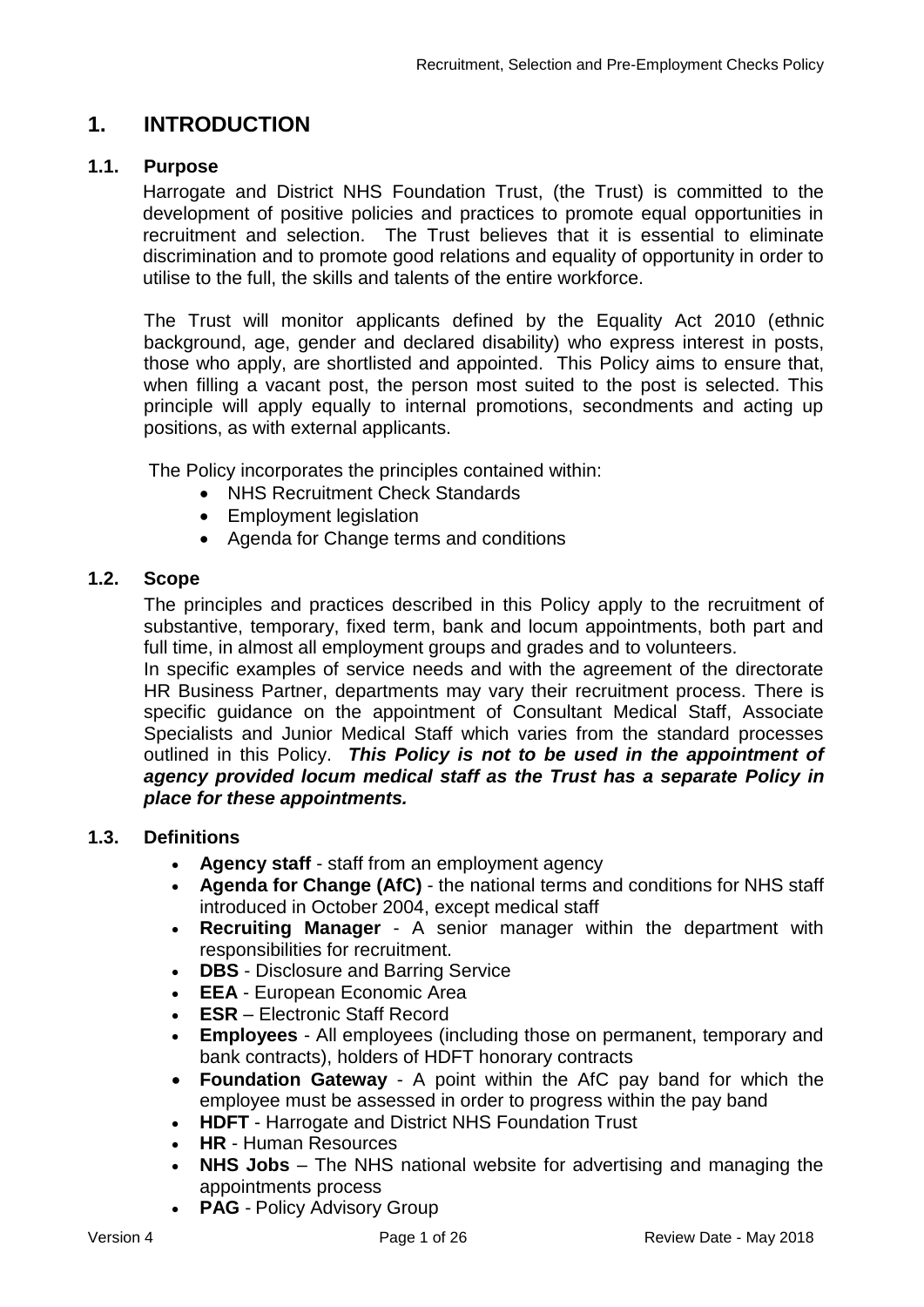- **The Trust** Harrogate and District NHS Foundation Trust
- **TRACS** The Trust's internal applicant tracking system
- Booking Manager- staff involved in booking agency cover
- Temp to perm- a process used whereby an agency worker then takes an employment contract following the recruitment procedure has been followed

## <span id="page-4-0"></span>**2. POLICY**

### <span id="page-4-1"></span>**2.1. Introduction**

The aims and objectives of this Policy are to:-

- Ensure equality of opportunity for all applicants
- Ensure the effectiveness of the recruitment process
- Ensure a cost effective approach to recruitment is maintained
- Protect patients by complying with good recruitment and pre-employment practice
- Promote good practice in selection methods
- Comply with NHS Employment Check Standards
- Promote a positive image of the Trust as an employer

### <span id="page-4-2"></span>**2.2. Process for recruitment**

The process of recruitment, selection and pre-employment checks are coordinated by Human Resources in conjunction with the Recruiting Manager, who is usually a senior manager within the department.

All guidance documents and forms for completion are available to download from the Trust's intranet site, under the HR Recruitment section.

### <span id="page-4-3"></span>2.2.1. Identifying the Need for Recruitment

When a post becomes vacant there is an opportunity to review the need for the post and its duties, responsibilities and banding. Recruiting a new employee may be the most obvious action when a vacancy occurs, but it is not necessarily the most appropriate.

Consideration may be given to an alternative replacement, for example could the post be lost from the establishment or absorbed by the remaining workforce? Would the post be suitable for a part time member of staff or job share applicants?

If the duties of a post have changed significantly the Recruiting Manager must revise the job description and send it with a Job Matching Form to the HR Team for AfC job matching approval.

For Band 2 posts, consideration should be given to employing an Apprentice post. For further details of this scheme, please contact the Workforce Development Team.

When a vacancy arises, consideration must be given to staff whose posts are being made redundant and for whom redeployment is being sought. Recruiting Managers must discuss their requirements with an Operational HR Advisor prior to any advertisement being placed. Recruiting a redeployed member of staff can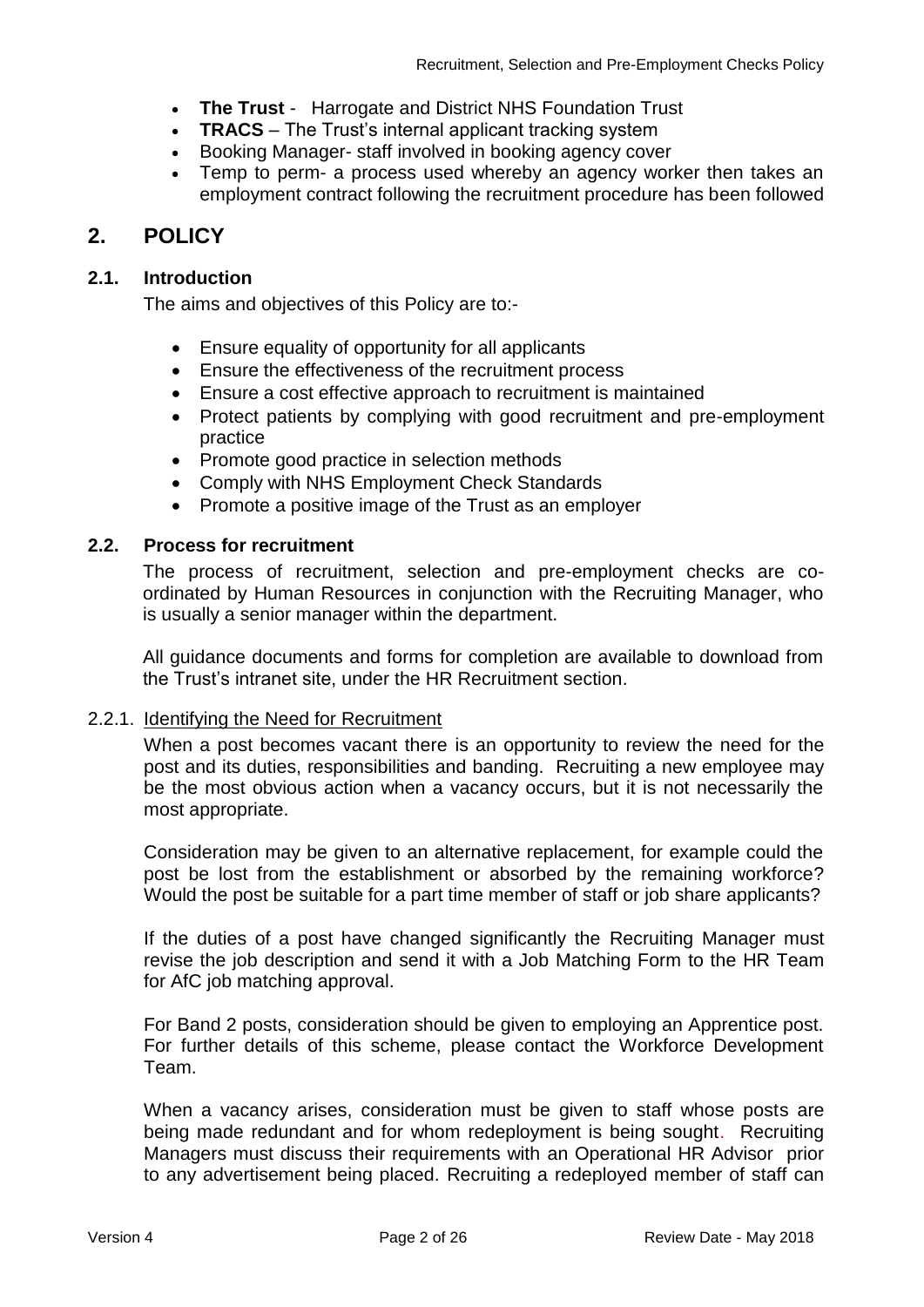reduce both the time and the cost incurred in filling a vacancy and retain valuable skills and experience within the organisation.

#### <span id="page-5-0"></span>2.2.2. Job Description

A job description is a key document in the recruitment process, and must be finalised prior to taking any other steps in the process. The Trust template must be used for all job descriptions to give a consistent Trust image and to enable the correct information to be given to potential applicants. The current Trust template can be downloaded from the Trust's intranet.

The language used in job descriptions should be easy to understand, avoid jargon, unexplained acronyms and abbreviations. Job descriptions should be clear about responsibilities and the post holder's accountability for resources, staff, etc. Inclusive and non-discriminatory language should always be used.

#### <span id="page-5-1"></span>2.2.3. Person Specification

The person specification is of equal importance to the job description and informs the selection decision. The person specification details the qualifications, key knowledge, skills and experience that are required to do the job. It should be drawn up after the job description using the Trust's template which is contained at the end of the job description template.

The person specification should be specific, related to the job, and not unnecessarily restrictive - for example only qualifications strictly needed to do the job should be specified or where applicable, equivalent experience be specified as an altnerative.The inclusion of criteria that cannot be justified as essential for the performance of the job may be deemed discriminatory under discrimination law, if these impact disproportionately to the disadvantage of specific groups of potential employees.

Essential criteria are those without which an appointee would be unable to adequately perform the job; Desirable criteria are those that may enable the candidate to perform better or require a shorter familiarisation period. Criteria which are subjective and for which little evidence is likely to be obtained through the selection process should be avoided.

Knowledge can be derived in a number of ways, for example through education, training, or experience. For some jobs a particular qualification(s) may be essential, while for others no single qualification may be appropriate and a particular type of experience may be just as relevant as a formal qualification. Where qualifications are deemed essential these should reflect the minimum requirements necessary to carry out the job to an acceptable standard. UK qualifications should be stated but (other than for required membership of a UK professional body) it should be made clear that overseas equivalents will be accepted. The HR Department can assist in advising on the equivalence of particular overseas qualifications.

The type of experience required of applicants should be specified; but stipulating the length of experience must be avoided unless it can be objectively justified because the quality of experience is more important than its length. The Age Regulations make such stipulation unlawful unless objectively justified. It is also important to remember that experience is sometimes transferable from one area of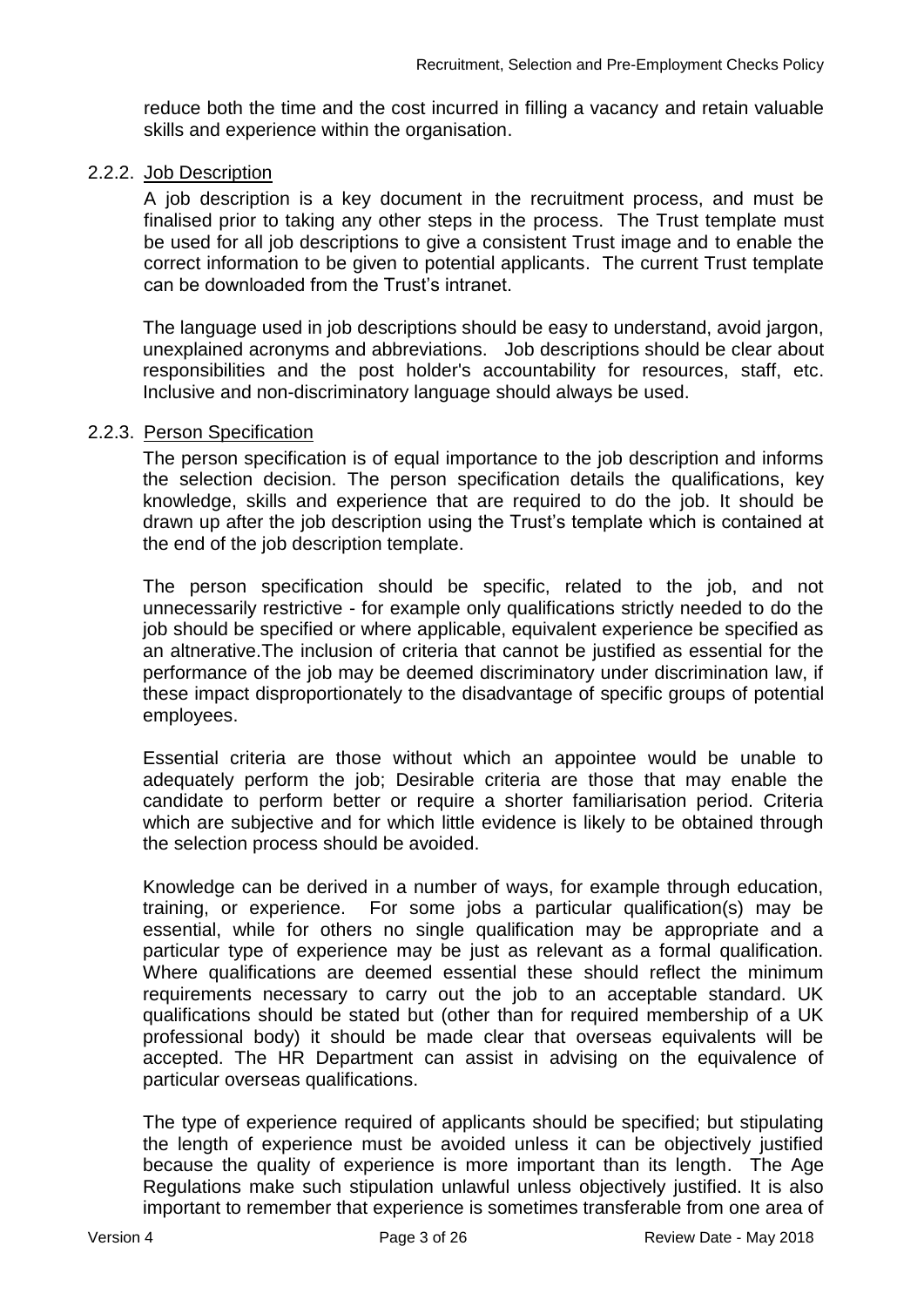work to another, in which case specifying skills is likely to be more effective than specifying a narrow definition of experience.

Required abilities should be expressed in terms of the standards required, not just in terms of the task to be undertaken. For example, avoid statements such as 'Ability to write reports'; instead, indicate the expected standard, such as 'Ability to write detailed financial reports that encompass departmental budgeting, annual variances, and forecasting'.

Extreme care must be taken if physical requirements are specified. The Equality Act requires employers to make reasonable adjustments to a workplace or the way a job is carried out to make them suitable for disabled people. (Further information is available from the Occupational Health Department and HR Department). It is therefore important that any physical requirement is stated in terms of the job that needs to be done. For example a job may require that the appointee 'must be able to travel to a number of different locations on Trust business'. For driving jobs, it will be appropriate to specify the ability to drive.

Personal qualities may affect the ability of an individual to do the job, but they should not be seen as substitutes for skills. For example, the ability to deal effectively with frustrated customers is a skill. Simply possessing patience (a personal quality) will not be enough.

The person specification translates the job description into the necessary knowledge, skills, experience and other attributes required by an applicant to undertake the duties of the post; in effect a profile of the 'ideal post holder'. Used throughout all the stages of the recruitment and selection process, it enables the Recruiting Manager to ensure that the best applicant is chosen, that legal considerations are adhered to and as an aid to:-

- Designing the advertisement
- Choosing the selection method to use
- Short listing applicants
- Drawing up interview questions
- Making the final selection

### <span id="page-6-0"></span>2.2.4. Advertising Vacancies

Once the job description and person specification has been completed and job matched if required, these must be sent by email to the Resourcing Department together with the Advert Request Form. All vacancies must receive approval from the directorates vacancy control panel. The Resourcing Department are unable to progress the advertisement if this process has not been completed and a vacancy control number is documented in the Advert Request Form.

Most vacancies including secondments and internal adverts should be advertised on NHS Jobs and will be deemed to be open to job share applicants, in line with the Trust's commitment to flexible working. In exceptional circumstances due to service requirements, departments may following approval from recruitment step outside of advertising on NHS jobs.

The following advertising media is used:-

\*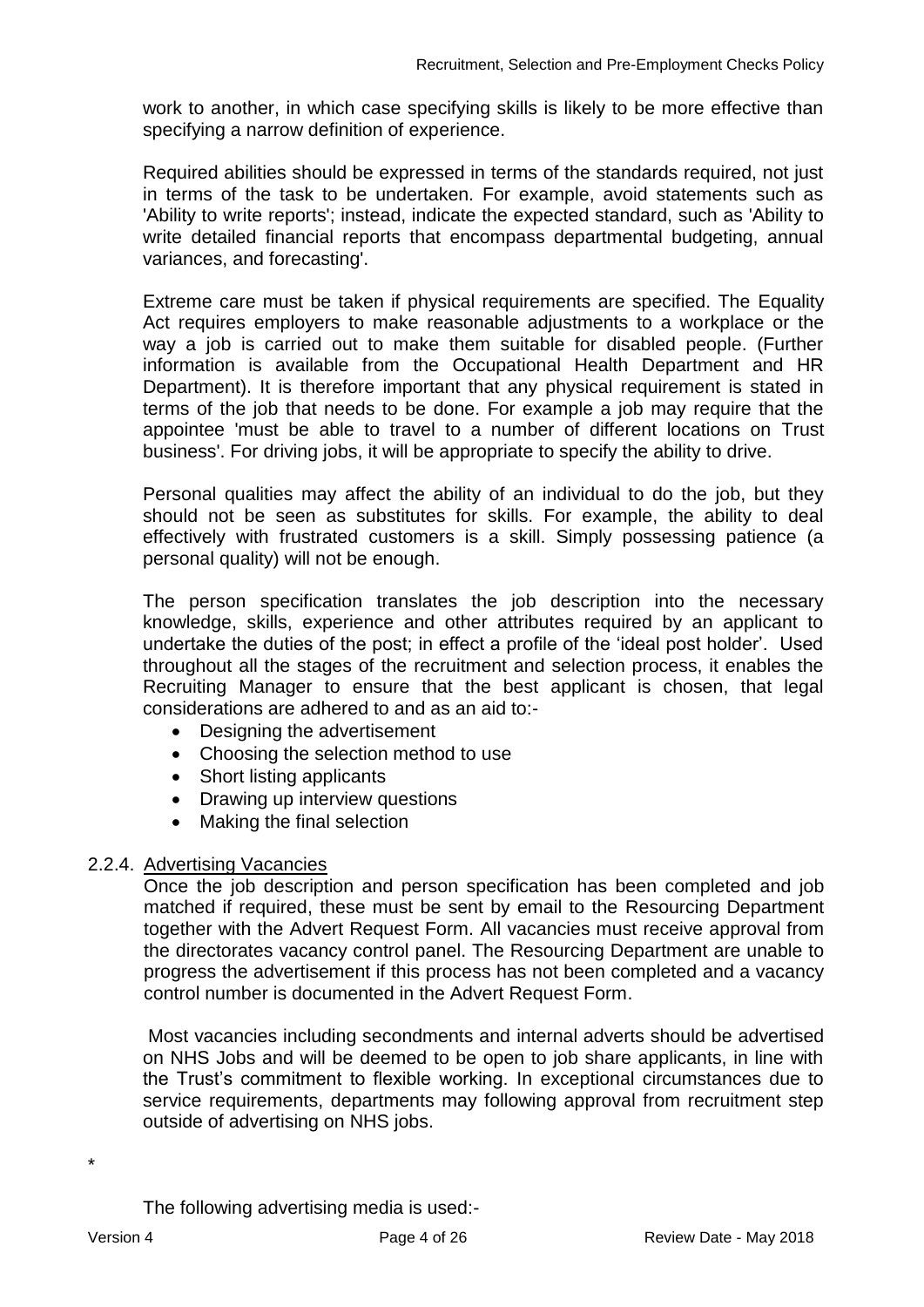- Internal only on NHS Jobs
- NHS Jobs external site
- Job Centre Plus
- External sources
- Trust's Daily Bulletin

Advertisements in publications will be subject to the approval of the Operational Directors and if approved will be restricted to insertion in one publication, unless there is a statutory requirement related to a particular post, for example Consultant appointments. Advertisements will direct applicants to NHS Jobs to facilitate online applications. Costs relating to external advertising will be charged to Directorate budgets.

Posts should be advertised for a minimum of two weeks and may be extended if no suitable applicants apply or if a non EEA applicant applies who may require a work permit. This will enable the 'resident market test' to be completed. The HR Department will advise the Recruiting Manager of any changes to the closing date.

Selection should always be a competitive process except where a member of staff is being re-deployed to accommodate their disability, health needs, maternity, training or other similar situation.

Advertisements should be drafted by the Recruiting Manager. The Resourcing Team Leader will proof the advert and notify the Recruiting Manager of any changes before advertising. If an external advert is authorised, the proof from the contracted media agency and cost will be sent to the Recruiting Manager for approval and authorisation to proceed.

Recruiting Managers should be aware that fraudulent companies sometimes target Recruitment Managers directly using contact details given in advertisements. They claim to be from reputable companies and ask for an authorisation to be signed and returned in a short timescale resulting in an invoice for services. Under no circumstances should Recruiting Managers deal with these enquiries and all calls should be referred to the HR Department who will pass on the details to Counter Fraud.

It is good practice to include the interview date in the advertisement – with sufficient time allowed to shortlist and to ensure at least one week's notice is given to the invited applicants. It is the responsibility of the Recruiting Manager to create the interview schedule via NHS Jobs. The Resourcing Department will invite candidates for interview to ensure that the necessary attachments are included.

In some circumstances statements can be placed in advertisements to encourage people from under represented groups to apply. Other advertising publications can also be used to attract applicants from under represented groups.

The Resourcing Department will analyse reports on applicants through NHS Jobs and ESR.

#### <span id="page-7-0"></span>2.2.5. Applications

Most applications will be accepted through the NHS Jobs website. Assistance will be available to complete the application through Job Centre Plus or through the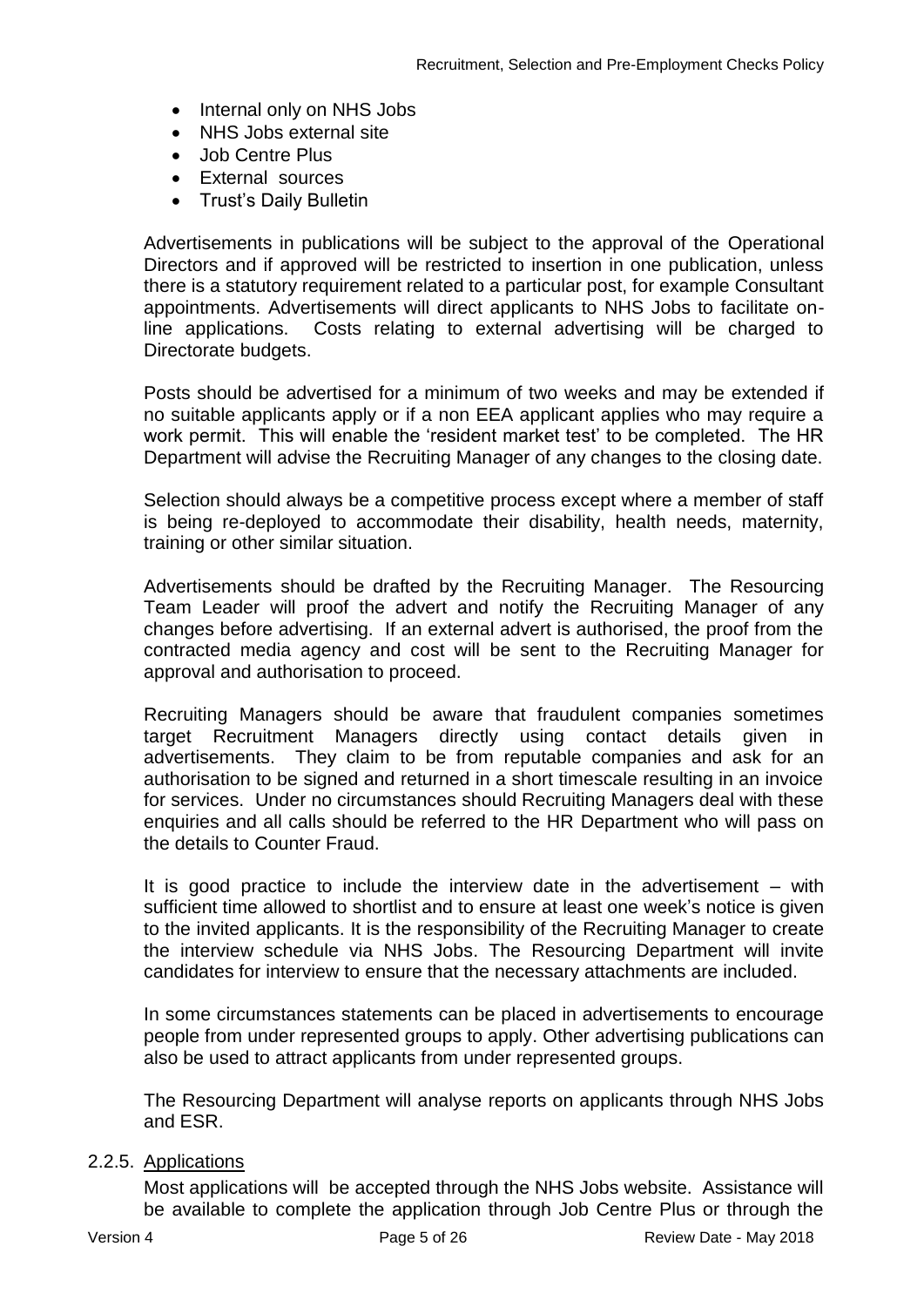HR Department. Paper copies of the application form can be provided to applicants who do not have internet access.

Curriculum Vitae information is not requested as this can lead to inconsistencies in the recruitment process and the process can appear to be unfair. An exception of this may occur if a department is engaging with a agency to provide locum arrangements.

Applicants are required to declare if they are related to a member of the Trust. This enables the Human Resources Department to take necessary action to ensure that the selection process is not prejudiced.

#### <span id="page-8-0"></span>2.2.6. Short listing

The Recruiting Manager will establish the short listing panel, the composition and size being dependent on the nature of the vacant post. Without exception, however, the panel must consist of at least two members and must include either a senior member of staff from the ward / department or the line manager / supervisor. A representative from the Human Resources Department may also be appropriate and by prior agreement with the relevant Human Resources Business Partner.

Panel members will be able to see the applications on the NHS Jobs website which will be sent to them via a link in an e-mail. In order to reduce costs and ensure confidentiality and data protection of applicants, applications should not be printed. Training and guidance on the on line short listing facility is available from the Resourcing Department.

The Recruiting Manager must complete the shortlisting and interview scheduling through NHS Jobs. The Recruiting Manager will then contact the Resourcing Representative once shortlising has been completed to enable a separate email to be sent with further details about the interview, which documents would need to be brought to the interview and location of the interview.

#### <span id="page-8-1"></span>2.2.7. Interview

The Recruiting Manager will identify who will be present on the interviewing panel. The panel must consist of a nominated chairperson and at least one member who has been provided with the recruitment and selection training materials which will detail the relevant current legislation, their responsibilities and the procedures to be followed.

It is recommended that two clinicians are represented on the interview panel for NHS locum consutants posts. However, where this is not possible, it is a mandatory requirement that at least one clinician is in attendance at an interview panel.

For interviews for senior management or senior clinical posts the Trust supports the active involvement of patients, patient representatives and members of the public through the Patient Voice mechanism. This approach supports the Trust's Policy on engaging patients and Quality of Experience Group (QEG) and helps to build confidence in the NHS.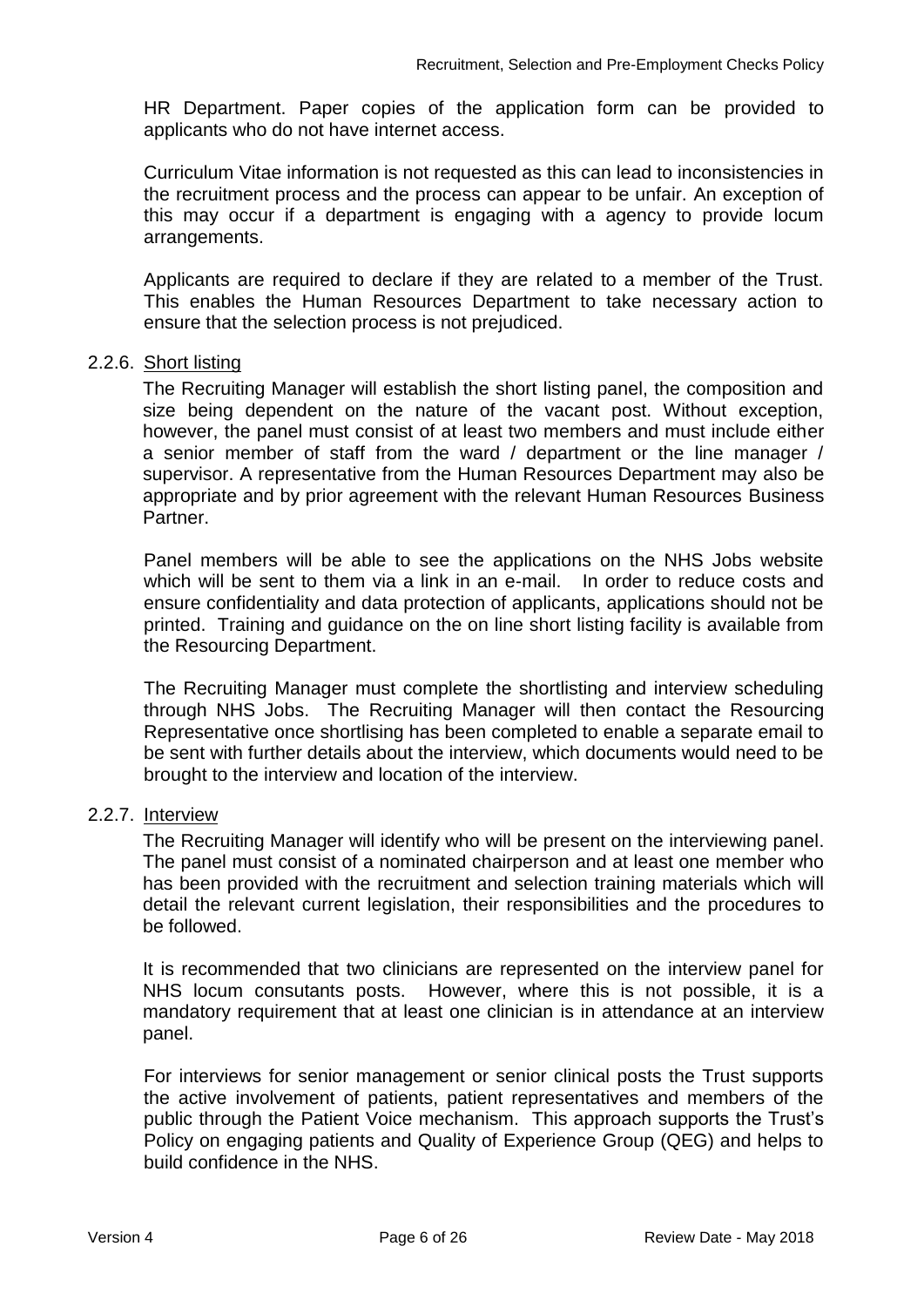Recruiting Managers are encouraged to use other methods of selection alongside the traditional interview; this may include a work related test such as a scenario or written ability test, case study or presentation.

Dependent on the nature of the post, it may be useful to include an independent person to act as an assessor. In some cases this is a statutory requirement. Recruiting Managers can seek advice from the Resourcing Team if they are not sure.

The Resourcing Department will prepare an interview pack for the Recruiting Manager containing guidance notes, forms to be completed and copies of the application forms. The pack will be e-mailed to the chair of the panel two working days before the date of the interview. All the Trust documentation required for the interview is also available on the HR toolkit which can be found on the intranet or by following the link below:-

<http://nww.hdft.nhs.uk/corporate/human-resources/toolkits/>

The interview panel must prepare and agree the structure or plan of the selection interview, using the job description and person specification. The questions to be asked during the selection interview must be planned and recorded. All panel members must be free from other commitments during the period of selection interview and must consider all interviewees. Panel members should declare if they are related in any way to the applicants and should not be involved in the interview if there is a declaration of interest to this effect.

Recruiting Managers/chairpersons are strongly recommended to use the scoring sheet provided in interview packs. Each panel member should complete their own scoring sheet independently and the total scores compared at the end of the interviews. This will aid selection of the best candidate, help to remove bias and provide objective evidence of decision making if a challenge is made about the fairness of the interview.

All candidates will have been asked to bring the originals and a copy of a photo ID, proof of address and their qualifications to interview. Candidates may not always have access to photocopiers and it is then the responsibility of the chairperson to ensure a copy of the original documentation is taken. All copies need to be signed and dated to verify that the originals have been seen. Although the above mentioned documentation is required, for the purpose of interview the candidate only needs to have one form of photographic identification to proceed with the interview. (Candidates are asked to bring all required documents to interview to minimize further delays with reference to pre-employment checks once the preferred candidate has been selected)

The Chairperson will be responsible for ensuring that all qualifications that are essential to the role or their professional registration certificates / PINs are checked and recorded.

The Chairperson must use the interview opportunity to probe the applicant about a potential criminal record regardless of whether this has been declared on the job application form or the declaration form which has been completed before interview. Any discussion must be recorded for future reference.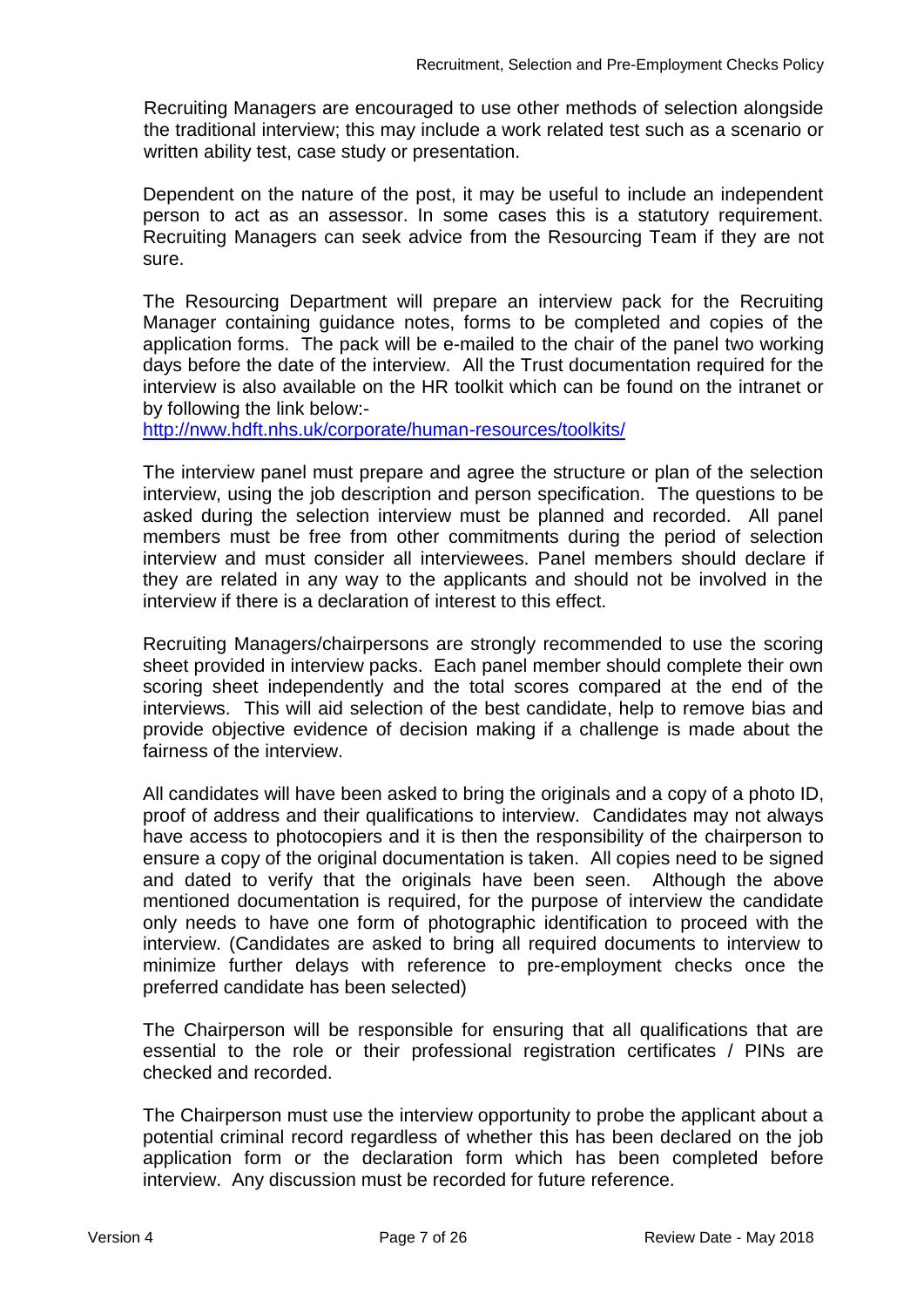On completion of the selection interview the Chairperson is responsible for completion of the preferred candidate form, which should reflect the combined opinions of all panel members.

Any information given and shared at the interview is covered under the Trust's Information Governance Policies and Procedures. Panel members should not discuss confidential information given at interview with third parties, without the permission of the applicant.

All unsuccessful candidates attending interview will be informed of the outcome of the interview via NHS Jobs e-mail by the Resourcing Team. Recruiting Managers can also contact the candidates directly should they prefer this manner of communication, however, the Recruiting Manager will be responsible for advising candidates of the reasons for rejection, in a constructive manner, should they request feedback.

The recruitment file must be returned to the Resourcing Department as soon as is reasonably practicable following the interview procedure and must contain the following:-

- completed preferred candidate form
- completed interview question forms
- completed and signed scoring sheets
- all forms of copied ID from the original documents initialled and dated
- any handwritten notes taken during interview

The recruitment information will be retained electronically for a minimum of 6 months from the date of the interview.

### <span id="page-10-0"></span>2.2.8. Preferred Candidates

The conditional offer will explain to the candidate that they have been successful at interview and the Trust will commence all pre-employment checks in line with the NHS Employment Check Standards (see 2.3 Pre-employment Checks). Upon successful completion of these checks, a formal offer letter and contract will be sent to the Recruiting Manager to print, sign and sent to the applicant. The conditional offer letter received by the applicant advises not to hand in their notice to their current employer until a formal offer letter has been received from HDFT.

### <span id="page-10-1"></span>**2.3. Pre-employment checks**

- Verification of identity checks
- Right to work checks
- Employment history and reference checks
- Registration and qualification checks
- Occupational Health checks
- Disclosure and Barring Service checks
- Fit and Proper Persons Test (for permanent or executive directors, non executive director and associate positions who are members of the board irrespective of their voting rights). If a fit and proper persons test is required this should be specified in the job advert and person specification.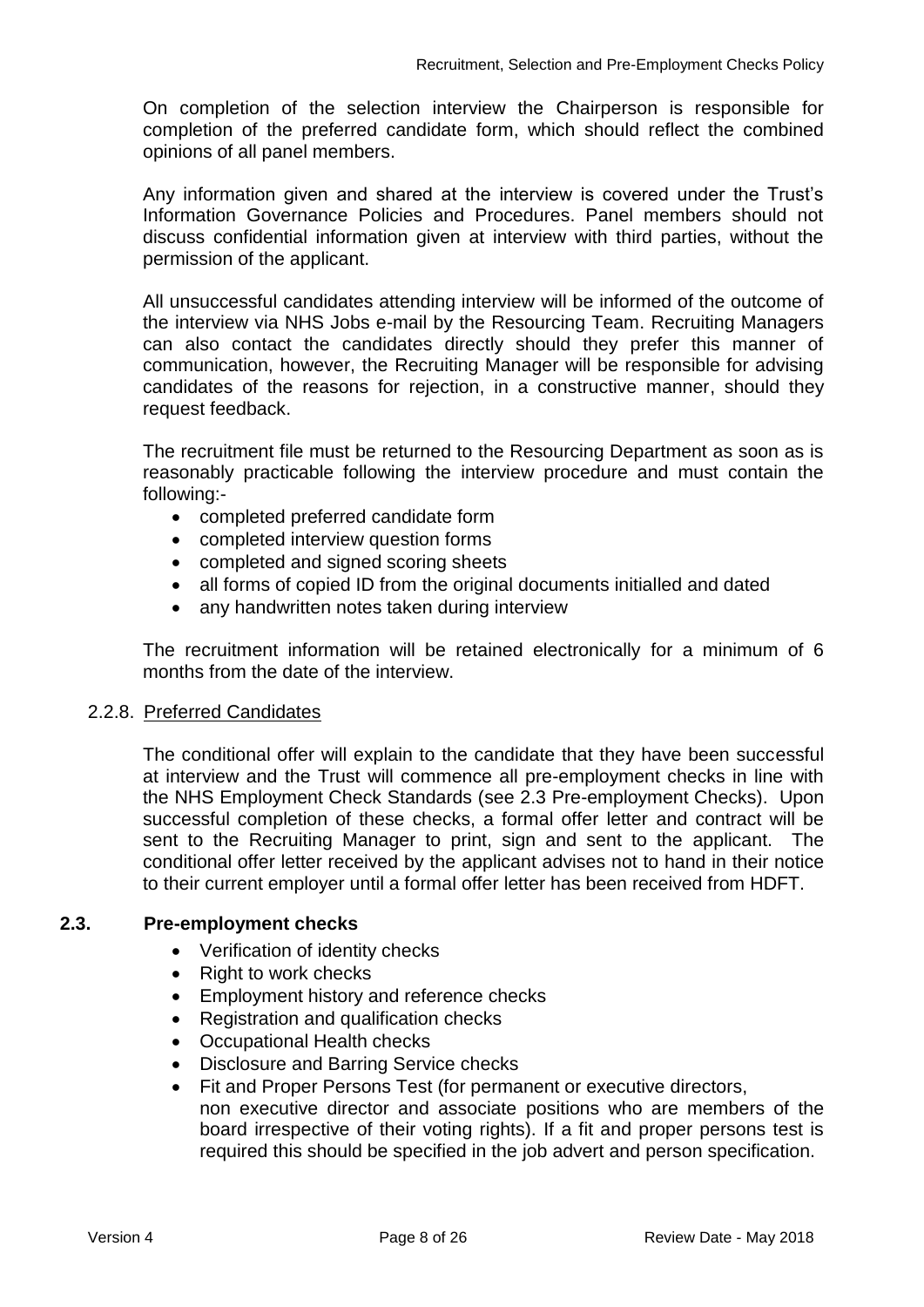## <span id="page-11-0"></span>2.3.1. Fit & Proper Persons Test

 When recruiting to a position that requires a fit and proper persons Test please seek advice from the recruitment team. Further details can be found in the Trust's guidance document on the requirements of the Fit and proper persons test for Directors which is available on the Intranet.

### 2.3.2. Verification of Identity Checks

Verification of identity checks are designed to:-

- determine that the identity is genuine and relates to a real person
- establish that the individual owns and is rightfully using that identity

#### 2.3.2 Right to Work Checks

The Trust uses two methods for verifying identity:-

• requesting original documents and completing reference checks (2.3.3)

The Recruiting Manager is responsible for ensuring that they or a delegated person ensures original documents are copied, initialled and dated to confirm they have been seen.

Changes to the Immigration, Asylum and Nationality Act (2006) were implemented on 29 February 2008 including:-

- A new system of civil penalties for employers who take on illegal migrant workers as a result of negligent recruitment and employment practices
- A tough new criminal offence for employers who knowingly employ illegal migrant workers
- A continuing responsibility for employers of migrant workers to check their on-going entitlement to work in the UK

Following notification of the successful candidate, the Resourcing Department will assess the eligibility of the individual's right to work in the UK by verifying specified documentation defined by the Home Office.

The points-based system for assessing immigration applications for the UK changes the way individuals from outside the European Economic Area (EEA) and Switzerland can work, train or study in the UK. Please see link to guidance in relation to these regulations.

[Guidance notes relating to Points Based System and Certificate of Sponsorship](https://www.gov.uk/tier-2-general/overview)

If the successful candidate requires a Work Permit, the Resourcing Department will apply for Sponsorship for the individual on the Trust's behalf. There are strict criteria for obtaining a work permit and the Resourcing Department will assess the applicant's suitability prior to applying for sponsorship. The Recruiting Manager will be kept informed at each stage of the process.

If the applicant is successful in obtaining a work permit, the details and expiry date will be entered onto ESR and the related paperwork stored in the personal file.

#### *Once employed, if the post holder is on long term sick or is absent without leave, the Manager must inform the Resourcing Department immediately as there is a statutory requirement to inform the UKBA.*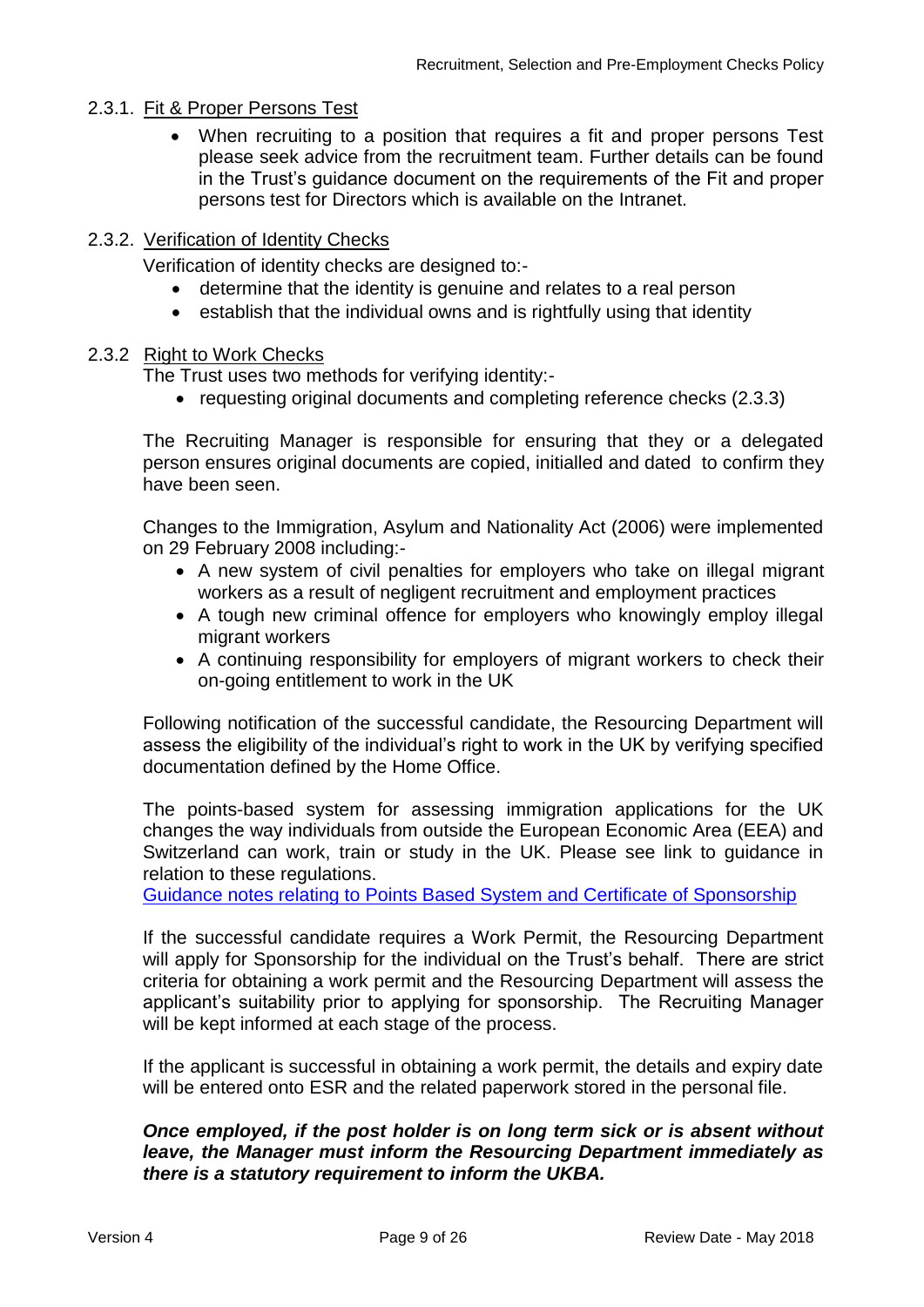The Resourcing Department will be informed via ESR if the employee's work permit is to expire 30 days before the expiry date. It is the manager's responsibility to obtain evidence from the post holder and will inform the manager that the permit has been extended or permanent residence has been granted. Failure to renew a work permit will result in the termination of the contract of employment. The Line Manager must inform the Resourcing Department of the new work permit details so that ESR can be updated.

### <span id="page-12-0"></span>2.3.3 Employment History and Reference Checks

References will be requested by the Resourcing Department in line with the NHS Employment Check Standard – Employment History and Reference Checks. The purpose of references is to check facts such as the applicant's qualifications and previous job history. Managers should treat subjective opinion regarding competence or performance with caution.

The Resourcing Department will endeavour to obtain at least three years of previous employment and/or training. Ideally they will aim to check a period which covers two separate employers (where possible), one of which should be from the applicant's current or most recent employer. Where an individual has been with one employer for five years or more, one reference is sufficient. Where the individual is currently employed by the Trust, one reference from their current line manager is sufficient.

References should be obtained in writing (ie company letter via post or email, or by using a standardised form), although it may be necessary in exceptional circumstances to receive references verbally by telephone. This should be done by someone from the Resourcing Department and signed off by the Recruitment Manager.

Recruiting Managers will be notified if receipt of references takes longer than 10 working days unless there is an accepteable reason for the delay.

The Recruiting Manager will be asked to approve the references obtained before issuing a formal offer of employment. All contracts and offer letters will be produced by the Resourcing Department and sent to the Recruiting Manager for signing and delivery to the successful applicant. References are given in confidence and this must be observed by all those involved in the recruitment and selection process.

Where there are discrepancies between references and information given by the candidate, further enquiries may be undertaken by the Resourcing Department and the Recruiting Manager informed before a formal offer is made.

The person or person(s) responsible for the approval of references should give consideration on a case by case basis as to whether the information contained within a reference is unclear or indicates an area of concern that would benefit from a follow up telephone conversation with the referee. The requirement to do this is not mandatory but it is encouraged in cases where it would improve the quality of the reference check.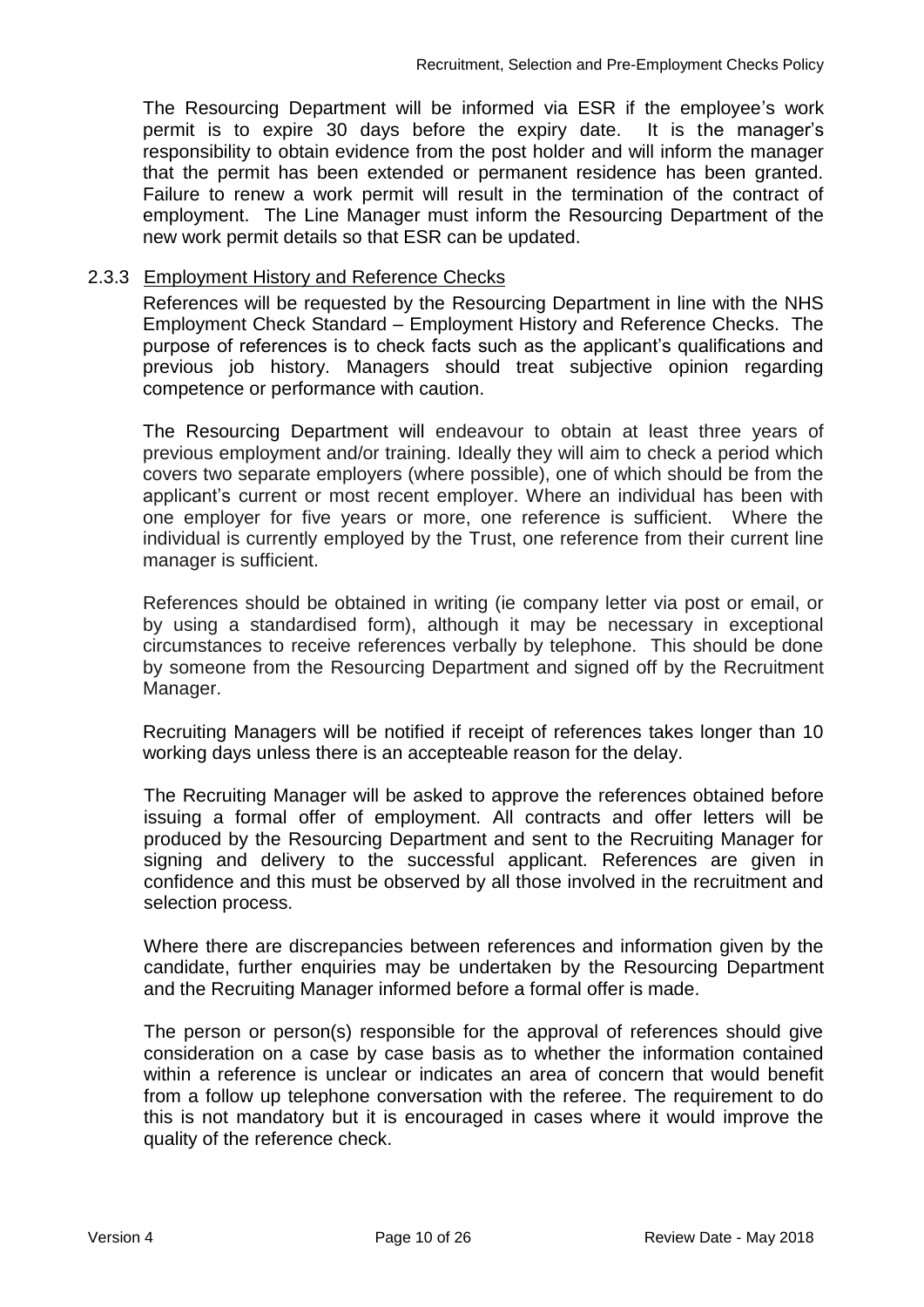## <span id="page-13-0"></span>2.3.4 Registration and Qualification Checks

The purpose of registration and qualification checks is to ensure that a prospective employee is recognised by the appropriate regulatory body and that they have the right qualifications to do the job.

Employers must make it clear to prospective employees that appointment to any position is conditional on a satisfactory registration check and qualification checks, and that any information disclosed on the application form will be checked.

Prospective employees must also be informed that any offer of appointment may be withdrawn if they knowingly withhold information, or provide false or misleading information, and that employment may be terminated should any subsequent information come to light once they have been appointed.

The Trust has a Policy [for the Management of Professional Clinical Registration](http://nww.hdft.nhs.uk/EasysiteWeb/getresource.axd?AssetID=12871&type=full&servicetype=Attachment) Employment is conditional upon having and retaining all the relevant educational, vocational, professional and any other relevant qualifications that is stated on their application form. It is also expected that the grades of examinations taken conform to those stated in application forms and at interview. It may be a requirement to update skills and qualifications and participate in new training as relevant to the role. If it is discovered that the registration has lapsed and is a requirement of the post, it may result in a dismissal.

#### <span id="page-13-1"></span>2.3.5 Occupational Health Checks

All HDFT staff must have an occupational health clearance prior to commencing work at the Trust. These checks adhere to equal opportunities legislation and good occupational health practice.

Pre-appointment health checks are carried out to:-

- ensure that prospective staff are physically and psychologically capable of doing the work proposed, taking into account any current or previous illness
- identify anyone likely to be at excess risk of developing work-related diseases from hazardous agents present in the workplace
- ensure, as far as possible, that the prospective employee does not represent a risk to patients and that they will be doing work that is suitable and safe for them.

All checks must take into account the requirements of the Equality Act 2010 and reasonable adjustments must be made to ensure that people can work in the NHS regardless of physical impairment or learning disabilities.

Occupational health checks can only be carried out once a conditional offer of employment has been made. The Trust's conditional offer of appointment make it clear to prospective employees that any offer is conditional pending the successful completion of pre-employment checks.

Where an individual is a current employee of HDFT and applying for another job within the Trust the Resourcing Department will check with the Occupational Health Department if a further Occupational Health Clearance is required.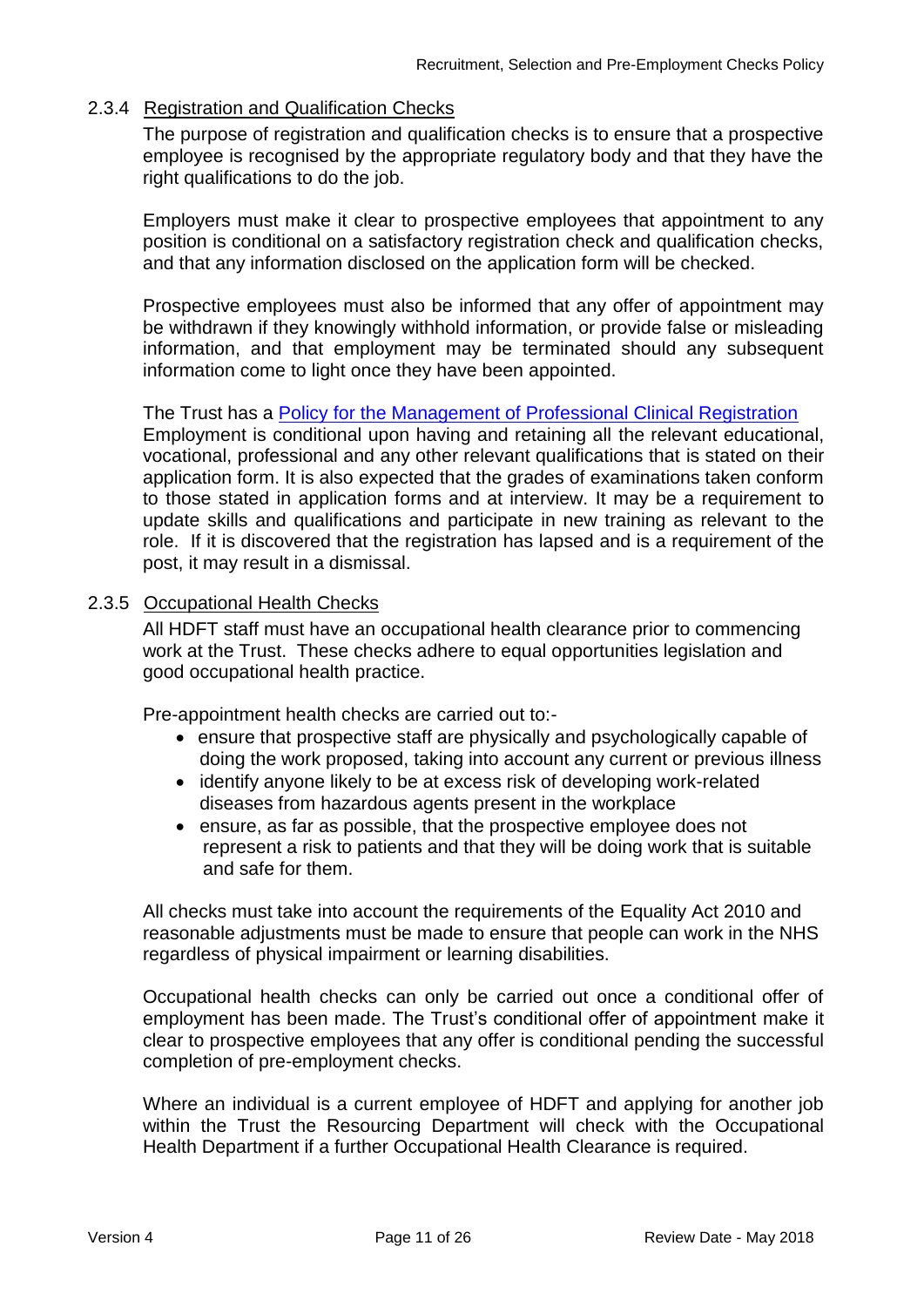## <span id="page-14-0"></span>2.3.6 Disclosure and Barring Service Checks

HDFT is committed to ensuring that patients are cared for at all times in a safe environment. HDFT will ensure that all relevant employees including Doctors in Training and Agency Staff (2.3.6.iii and 2.3.6.iv) will have a Disclosure and Barring Service (DBS) check as required by law and to the correct level, and this is received prior to the employee commencing in post.

The Safeguarding Vulnerable Groups Act (2006) was created in response to recommendations made in the Bichard Inquiry arising following the Soham murders.

Following a review of the Vetting and Barring Scheme in 2011, changes were made to the Safeguarding Vulnerable Groups Act by the Protection of Freedoms Act 2012. Changes were made in September 2012, introducing the Disclosure and Barring Service (DBS). The DBS provides access to information across England and Wales about criminal convictions and other police records to help employers make an informed decision when recruiting staff. The information provided by the DBS is known as a 'disclosure'.

The DBS provides three levels of disclosure – standard, enhanced and enhanced with a barred list check. The barred lists (previously called ISA barred lists), provide two levels of enhanced checks into the suitability for working with vulnerable children or adults. A disclosure can also be sourced for individuals working with vulnerable children and adults. Information obtained through disclosures can help employers to make an informed decision on whether or not to appoint a prospective employee. The decision rests with the Trust as to whether to employ a person whose Trust disclosure reveals a conviction or other information. A person's criminal record should be carefully considered in the light of all the relevant circumstances and judged on a case-by-case basis.

Where the position meets the criteria for a check, a conditional offer of employment will be subject to a DBS disclosure being carried out. A disclosure will only be carried out on a prospective employee once a conditional decision to offer them the position has been made.

Once the Recruiting Manager has informed the Resourcing Department who the successful candidate is, a DBS disclosure application form will be sent to the candidate together with the Ooccupational Health Clearance form and conditional offer of employment.

Prospective employees are informed that the offer of employment may be withdrawn if they knowingly withhold information, or provide false or misleading information. Existing staff may also be subject to criminal prosecution, civil prosecution, internal or regulatory disciplinary if they have failed to disclose relevant information in relation to their criminal record.

All applicants required to complete a DBS clearance will be required to reimburse the Trust for the full amount.

The Trust is currently reviewing the DBS process on the back of the Savile Report and this may result in renewals every 3 years or the update service on a yearly basis, further updates to this Policy will be made as appropriate.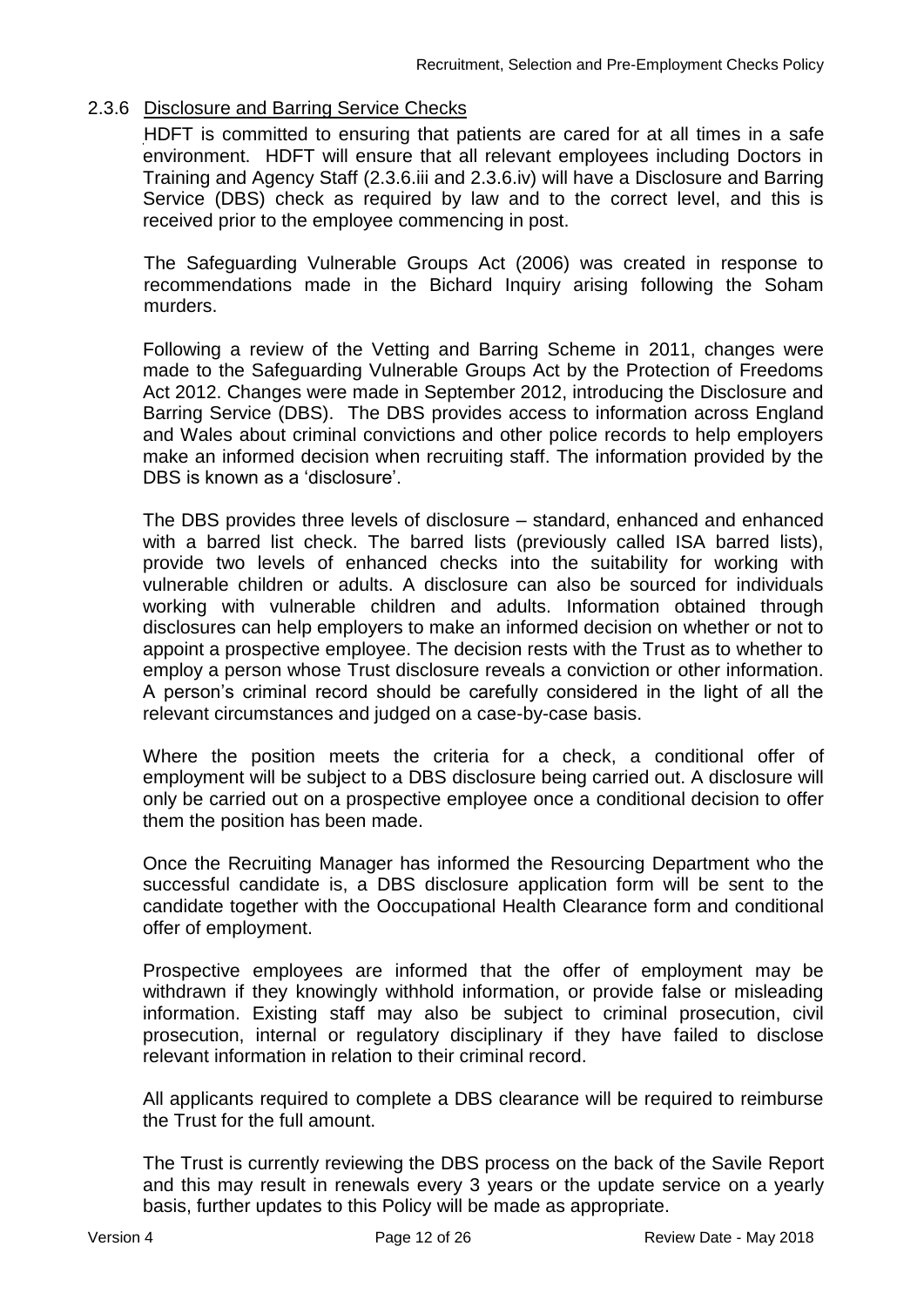Upon the completion of the Declaration A form, during pre-employment checks, the applicant is informed of the cost and is given two options for re-payment.

The result of the DBS clearance is received by both the applicant and the Trust. The applicant will receive a paper certificate and the Trust receives an online notification of completion. A copy of the online notification is saved on the applicants e-file.

The DBS Reference Number is recorded on the Recruitment Database (TRACS) together with the Clearance Number once the DBS form is returned. The DBS clearance number, date of clearance and level of clearance are also recorded on the Trusts ESR system.

HDFT will ensure that information obtained from the DBS in respect of its employees will be treated confidentially and in accordance with the DBS 'disclosure code of practice' and the Data Protection Act 1998.

Possession of a criminal conviction does not automatically make an applicant unsuitable for employment in the NHS.

#### <span id="page-15-0"></span>2.3.6.i Reviewing information Received Through a Check

Any relevant information declared by an applicant, or revealed through a DBS check, will be explored with the applicant before final selection and any appointment decision will be based on a full and fair assessment of the applicant's circumstances and the risks associated with the position.

All information will be treated as strictly confidential at all times and will not be divulged to anyone other than the Recruiting Manager and the members of Human Resources staff involved in carrying out the check.

Records will be kept that a check has been carried out but no references will be made to any specific offence. A record will be kept on the Electronic Staff Record (ESR) of all checks processed together with the date of disclosure and whether satisfactory or unsatisfactory and whether the applicant was appointed.

#### **The fact of having a criminal offence does not itself automatically show unsuitability for working with children or vulnerable adults. HDFT has a responsibility to ensure patients and vulnerable groups are protected.**

Where a disclosure reveals information, the Resourcing Team will pass the DBS form to an Operational HR Advisor to consider whether the information is relevant to the post. Where it is considered that the information may affect the offer of the post, the circumstances will be discussed with the candidate and Recruiting Manager by the HR Advisor.

Consideration of candidates with offences relating to theft, violence, sexual or drug offences may be referred by the HR Representative to the Director of Workforce and Organisational Development or Deputy Director of Workforce and Organisational Development.

In deciding the relevance of convictions, a number of factors might be considered:-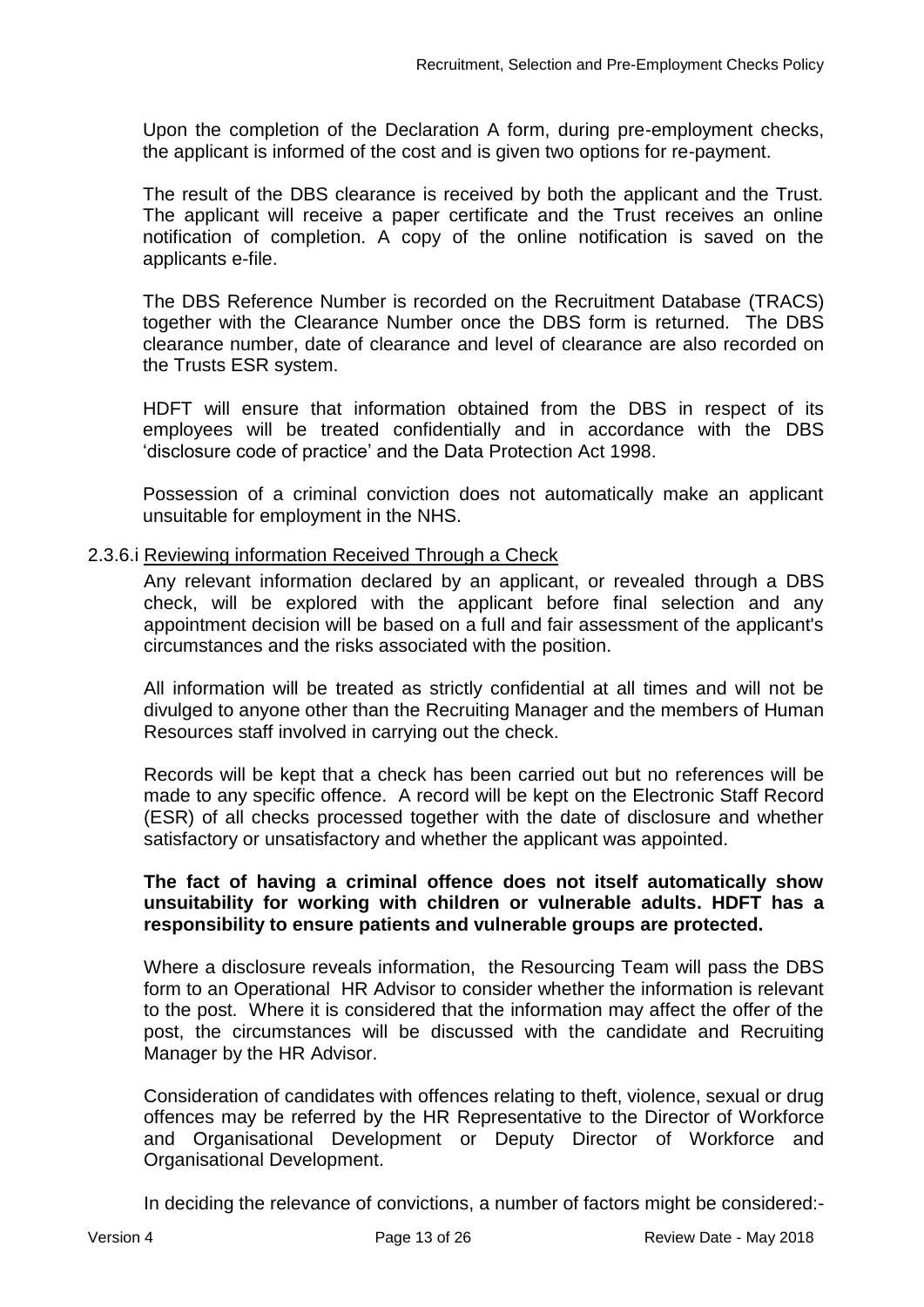- the nature and seriousness of the offence
- the age at which it was committed
- its relevance to the post in question
- whether the applicant has a pattern of offending behaviour or other relevant matters
- whether the applicant's circumstances have changed since the offending behaviour or the other relevant matters

#### <span id="page-16-0"></span>2.3.6.ii Right of Appeal

There is no right of appeal for candidates whos conditional offer of employment is withdrawn for reasons relating to their DBS check.

When a DBS check has been requested in respect of a current employee and the information disclosed gives cause for concern, the circumstances relating to the information should be investigated in accordance with the **[Trust's Disciplinary](http://nww.hdft.nhs.uk/EasysiteWeb/getresource.axd?AssetID=1544&type=full&servicetype=Attachment)  [Policy](http://nww.hdft.nhs.uk/EasysiteWeb/getresource.axd?AssetID=1544&type=full&servicetype=Attachment)**. In the event of a formal warning or dismissal arising from the disclosure, any appeal should also be made in accordance with the Trust's Appeals Policy.

### <span id="page-16-1"></span>2.3.6.iii Doctors in Training

A DBS check should be carried out and recorded on ESR at least every 3 years by the lead employer. Subsequent employers can use this information to support their risk assessments in deciding whether or not a further check is required.

The Resourcing Department will check that the doctor's DBS registration is correct for the current training post by requesting information from the current/most recent exployer. Where assurances cannot be obtained or if the level of check obtained is not correct for the post, a new check will be performed.

#### <span id="page-16-2"></span>2.3.6.iv Agency workers and Locums

Staff who are not directly employed by the Trust, but who nevertheless are engaged to work at the Trust via an external agency must also have undertaken the same standard of DBS checks as those listed above if necessary for the post.

Written confirmation that a DBS check has been performed and at what level, must be requested by the authorised booker hiring the member of agency staff.

### <span id="page-16-3"></span>**2.4 Agency staff and Locums, Non-Medical**

Staff who are not directly employed by the Trust, but who nevertheless are engaged to work at the Trust via an external agency must also have undertaken the pre-employment checks listed in section 2.3

Due to agency workers normally required to immediately cover a post to enable service delivery, these posts will not normally be subject to the minimum two weeks advertising of a vacancy.

The Trust template must be used for all job descriptions and shared with the agency to give a consistent Trust image and enable the correct details of duties to be given to potential agency workers. A Curriculum Vitae must be provided by the agency for each applicant.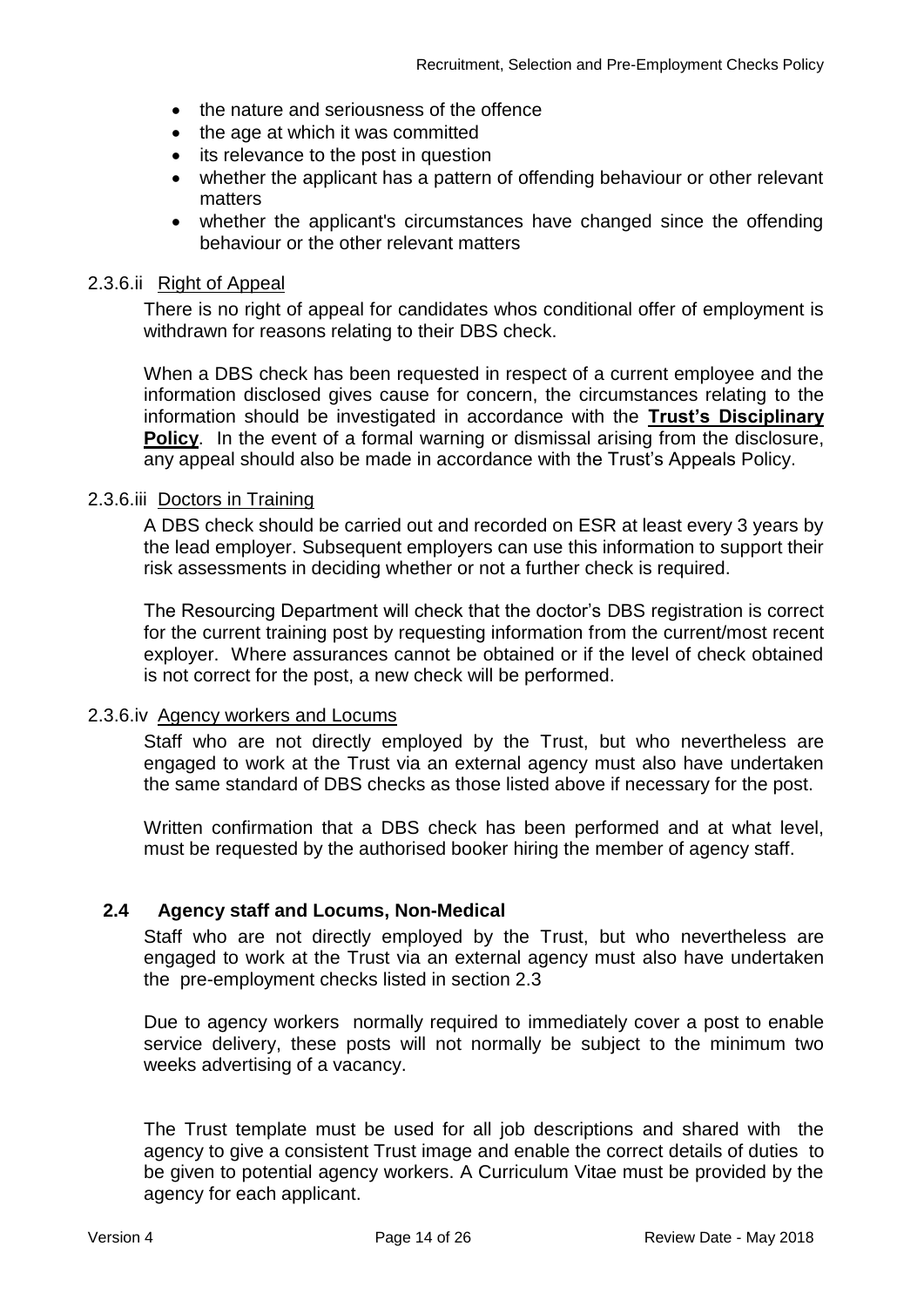Applicants are required to declare if they are related to a member of the Trust. This enables the Human Resources Department to take necessary action to ensure that the selection process is not prejudiced.

It is important that when booking agency cover, designated personnel use authorised suppliers who have demonstrated that they can provide the required level of pre employment checks for the workers they provide. Agencies used must be on the NHS approved agency suppliers list and framework to provide assurance that the agencies agree to and comply with all agency regulations.

*Authorised suppliers must provide a completed employment checklist with every worker before they start work. This gives the Booking Manager and the Trust reassurance that checks have been carried out. Pre-Employment checks are not carried out by the Resourcing Department.* 

Completed employment checklists are returned to the designated personnel to verify the appropriate pre-employment checks have been completed.

Upon receipt, all worker details must be entered on to the Agency Staff Database by the Booking Manager.

The Agency Staff Database and employment checklists are audited by the Resourcing Department on a quarterly basis. This is to ensure all checks are being undertaken by the Booking Manager and authorised suppliers are providing the necessary reassurance that pre-employment checks are being undertaken.

It is the Booking Manager's responsibility that all bookings are correctly administered and all pre-employment checklists have been completed prior to the agency worker commencing their duty with the Trust.

On the first day of each assignment, it is important to ensure that identity is confirmed and that the person that has arrived for assignment is the person the agency had put forward. Booking Managers are not to accept substitute workers from the agency if the required checks have not been completed.

Returning agency workers need not complete another set of checks if their break is less than 3 months. The assignment does however need to be recorded on the database noting that pre-employment checklist for this agency worker had already been completed on a prior assignment.

If a vacancy currently being covered with an agency becomes available as a permanent position the permanent position will also be advertised through NHS Jobs. In exceptional circumstances due to service requirements departments may following approval from recruitment step outside of advertising on NHS jobs.

### 2.4.1 Temporary to permanent process

Where there is a need for a vacancy to be filled at short notice for service delivery and patient safety in some circumstances there may be positons that go through a temporary agency worker to permanent employee process. In all other circumstances all positions will be advertised on NHS Jobs.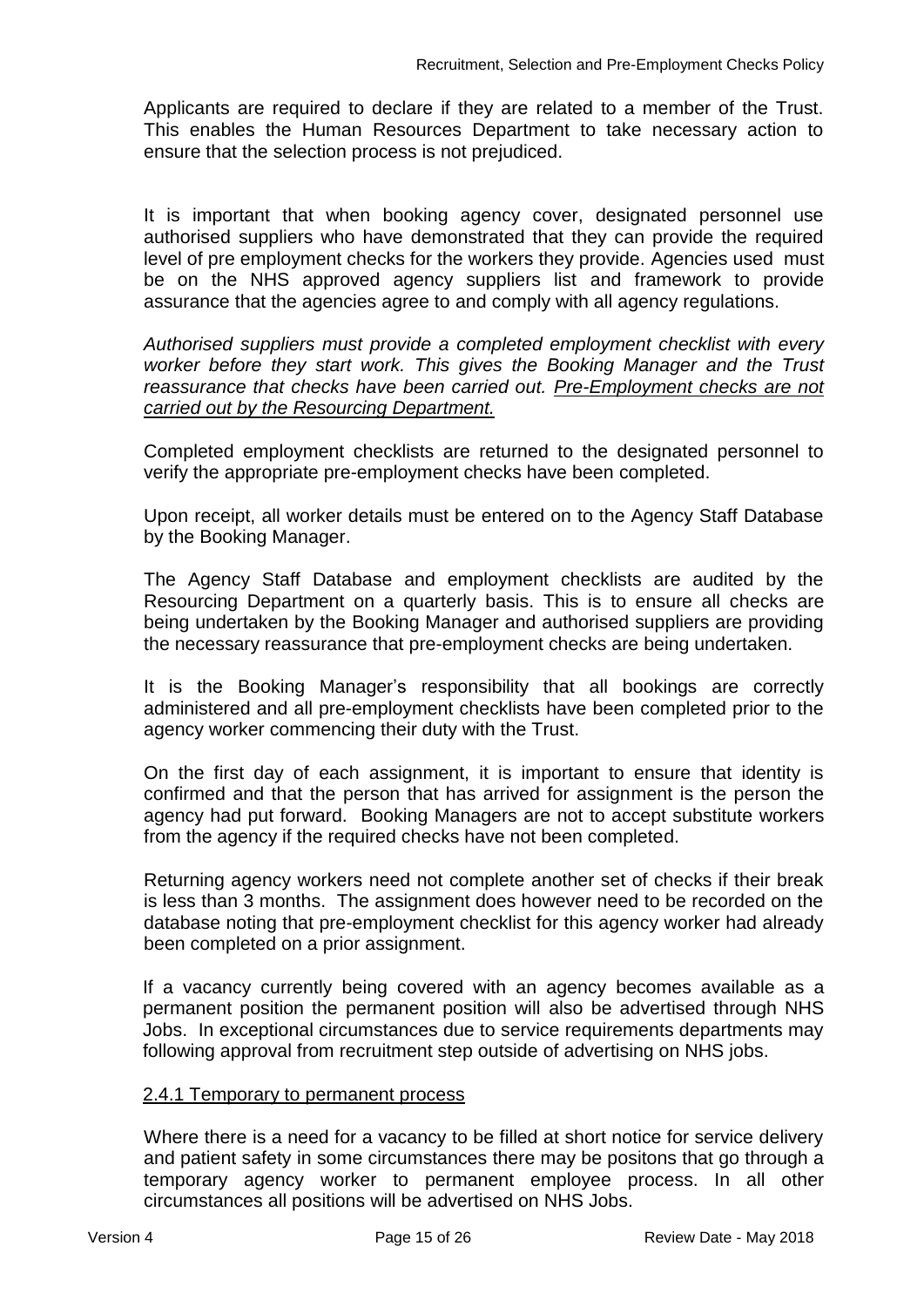A formal interview process must take place and follow the interview process outlined in section 2.27 of the recruitment policy.

An agency worker cannot be made permanent unless the recruitment process outlined above has been followed, i.e. authorisation to appoint has been granted, the post has been advertised to allow equality of opportunity and the agency worker has completed an application form including decalring if they are related to a memeber fo the Trust.

*For information relating to Locums, please refer to the Policy for the Use of Agency Provided Locum Medical Staff*

### <span id="page-18-0"></span>**2.5 Volunteers**

Volunteers working at the hospital and community are signed up through a volunteering service which is co-ordinated through the Corporate Affairs Department.

All volunteers are required to undertake a DBS check administered by the volunteer co-ordinating team. The procedures required to become a volunteer for the Trust are outlined in the following guidelines administered by the Volunteer Co-ordinator [Volunteering Policy.](http://nww.hdft.nhs.uk/EasysiteWeb/getresource.axd?AssetID=30548&type=full&servicetype=Attachment)

## <span id="page-18-1"></span>**2.6 Arrangements for those who fail to satisfy pre-employment checks**

If concerns come to light as a result of pre-employment checks the Recruiting Manager will discuss these concerns with the candidate in the first instance. The Recruiting Manager may decide not to proceed with a formal offer of appointment in consultation with the HR Business Partner.

If **significant** concerns come to light as a result of the pre-employment checks, processes can be initiated to ensure that consideration is given to the issue of an alert notice where appropriate.

## **2.7 The Alert Notice System**

<span id="page-18-2"></span>The alert notice system applies to all registered healthcare professionals who are regulated by a body listed in section 25(3) of the NHS Reform and Healthcare Professions Act 2002 a list of which is available at annex one of 'safer recruitment

- scheme for the issue of alert notices for healthcare professionals in England'.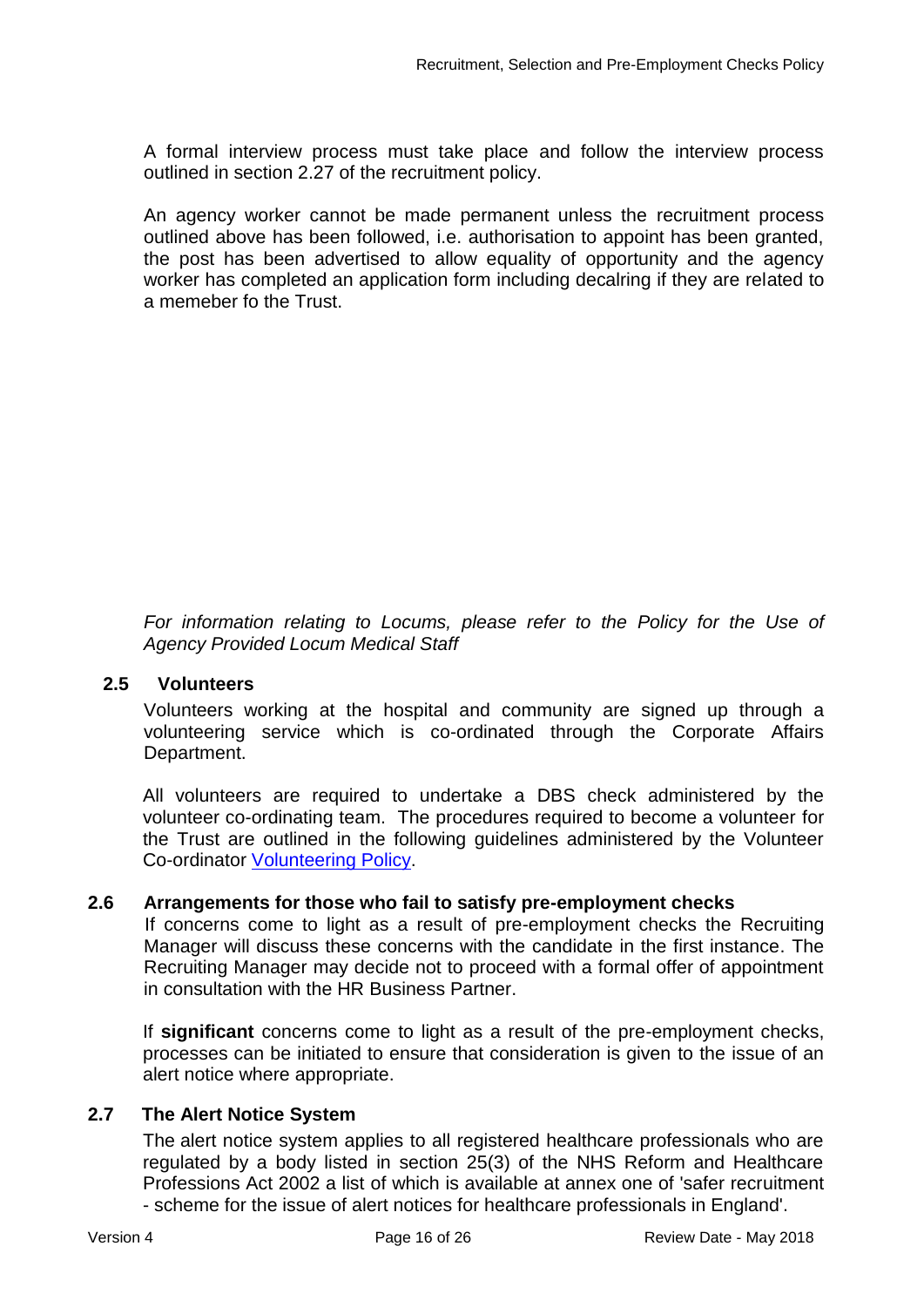An alert notice is a way by which an NHS employer can make other bodies aware that a healthcare professional may pose a threat to patients or staff. It is intended as a means of alerting prospective employers to check the applicant's employment record and take up references in advance of appointment.

An alert notice is issued by the Health Education England at the request of an employer (or ex-employer) who has reason to believe that a registered healthcare professional, about whom they have concerns, may be seeking work in the NHS in their professional capacity. An alert may only be issued where it is considered that an individual poses a significant risk of harm to patients, staff or the public.

The alert notice, currently in the form of a letter, will state the person's name, date of birth and NI number, their place of work and in what capacity they worked in. The notice will give the name and address of a person to contact at the organisation which triggered the alert. No other information about the individual or any details of the case are included in the alert notice.

Further guidance on what to do when an applicant is the subject of an alert notice can be found on the NHS Employers website:-

[http://www.nhsemployers.org/your-workforce/recruit/employment-checks/nhs](http://www.nhsemployers.org/your-workforce/recruit/employment-checks/nhs-employment-check-standards/alert-notice-system)[employment-check-standards/alert-notice-system](http://www.nhsemployers.org/your-workforce/recruit/employment-checks/nhs-employment-check-standards/alert-notice-system)

The alert system is not part of the disciplinary process but an integral part of the system for pre-employment checks.

## <span id="page-19-0"></span>**2.8 Training and Updating Information**

The Resourcing Department deliver a Recruitment and Selection Training course for new managers and managers needing to update their knowledge. This course is delivered on a quarterly basis and bookings are made through the Workforce Development Team.

A member of the Resourcing Team will maintain an email distribution list of known Recruiting Managers. When changes to legislation or recruitment processes or practices are made, Recruiting Managers will be sent an email updating them of the changes.

The intranet site will be kept up to date with forms and guidance notes. Recruiting Managers must use these forms and not previously saved versions.

### <span id="page-19-1"></span>**2.9 Monitoring completion of pre-employment checks**

Annually the Resourcing Department will check a 10% sample of the personal files of those employed in the preceeding 12 months and audit the relevant booking databases to monitor if the required pre-employment checks have been received and recorded.

### <span id="page-19-2"></span>**2.10 Advisory Appointments Committee for Consultant Medical Staff**

National documents setting out the procedures to be followed when appointing consultant medical staff, Associate Specialists and junior medical staff are set out at the NHS Employers website, at the following locations:-

#### **Consultants**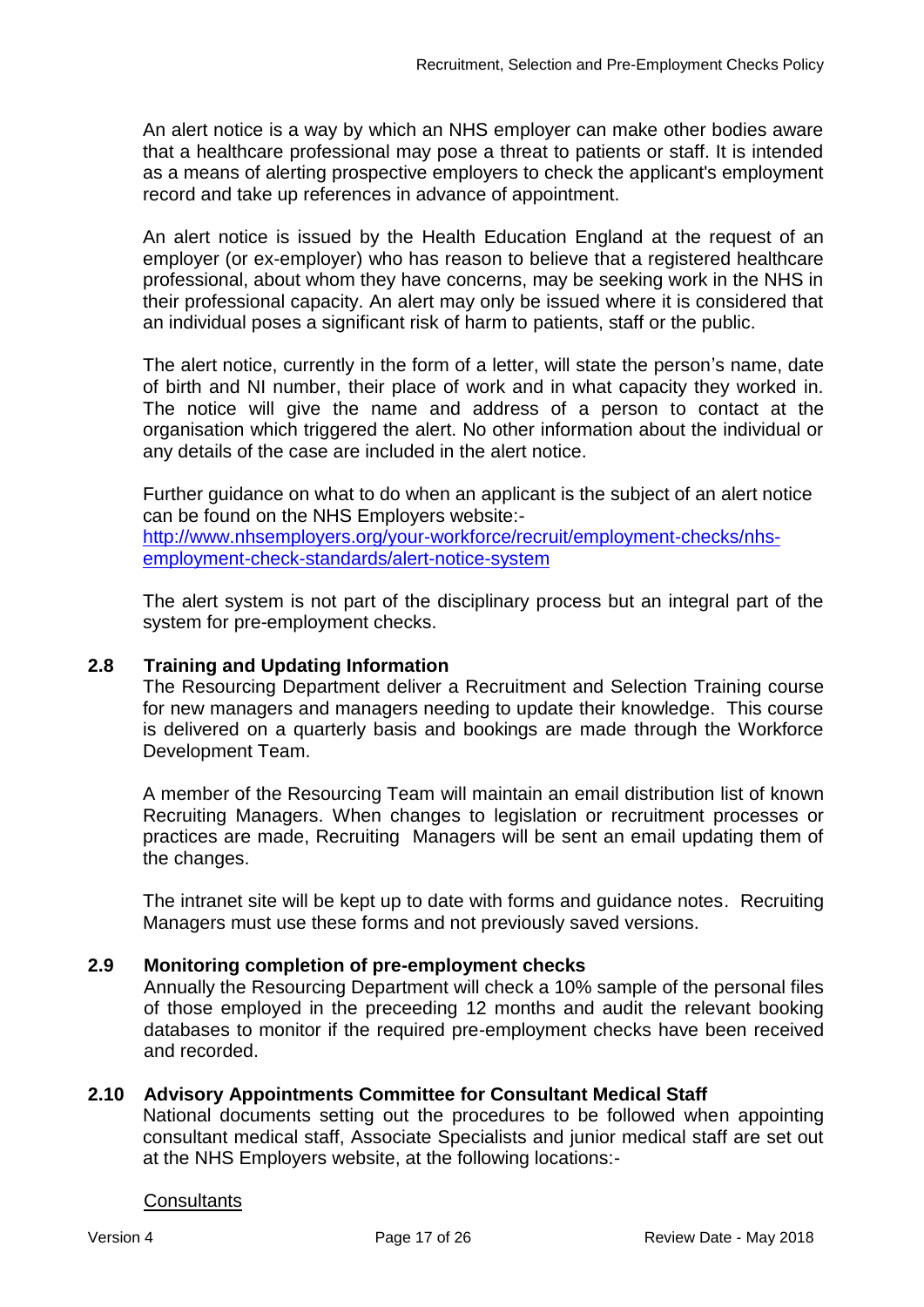ttp://webarchive.nationalarchives.gov.uk/20130107105354/http:/www.dh.gov.uk/pr od\_consum\_dh/groups/dh\_digitalassets/@dh/@en/documents/digitalasset/dh\_410 2750.pdf

Specialty Doctors and Associate Specialists

[http://www.nhsemployers.org/SiteCollectionDocuments/Supporting\\_spec\\_doctors](http://www.nhsemployers.org/SiteCollectionDocuments/Supporting_spec_doctors-guide_good_practice_cd_290408.PDF)[guide\\_good\\_practice\\_cd\\_290408.PDF](http://www.nhsemployers.org/SiteCollectionDocuments/Supporting_spec_doctors-guide_good_practice_cd_290408.PDF)

Junior Doctors

Junior Doctors in training are recruited by the National Recruitment for their Specialities and rotate a number of times a year. However, if posts are not filled the vacancies will be filled directly by the Trust, i.e. locum for service or stand alone posts, pre-employment checks listed in section 2.3 must be followed.

## <span id="page-20-0"></span>**3 ROLES AND RESPONSIBILITIES**

### <span id="page-20-1"></span>**3.1 Chief Executive**

The Chief Executive is the responsible officer for ensuring appropriate systems are in place and being followed. They are responsible for ensuring that the Trust meets its legal obligations and for actively taking steps to ensure the safety of patients, visitors and staff, through robust recruitment policies and procedures.

#### <span id="page-20-2"></span>**3.2 Directors and Professional Heads**

Directors and professional heads of service should ensure that standards of service are maintained and that a quality service is provided. Their responsibility is to:-

- ensure that managers, within their areas of responsibility, are following the appropriate recruitment and selection procedures in line with this Policy
- ensure managers are not actively discriminating against individuals when appointing staff
- <span id="page-20-3"></span> assess that their managers fully understand their responsibilities when recruiting staff and ensure that they attend the appropriate training.

### **3.3 Recruiting Manager**

#### <span id="page-20-4"></span>3.3.1. Define post and post holder requirements

- Decide whether the post needs to be filled
- Review and amend post requirements. If a new or amended Job Description/Person Specification is produced it must be submitted to Human Resources for Job Matching

#### <span id="page-20-5"></span>3.3.2. Obtain approval to fill post/make changes to post and plan the appointment

- Vacancy Control Approval from Panel
- Job Description/Person Specification approval
- Write advert
- Identify interviewing panel and interview date

#### <span id="page-20-6"></span>3.3.3. Interview process

Ensure a fair selection criteria is used for interview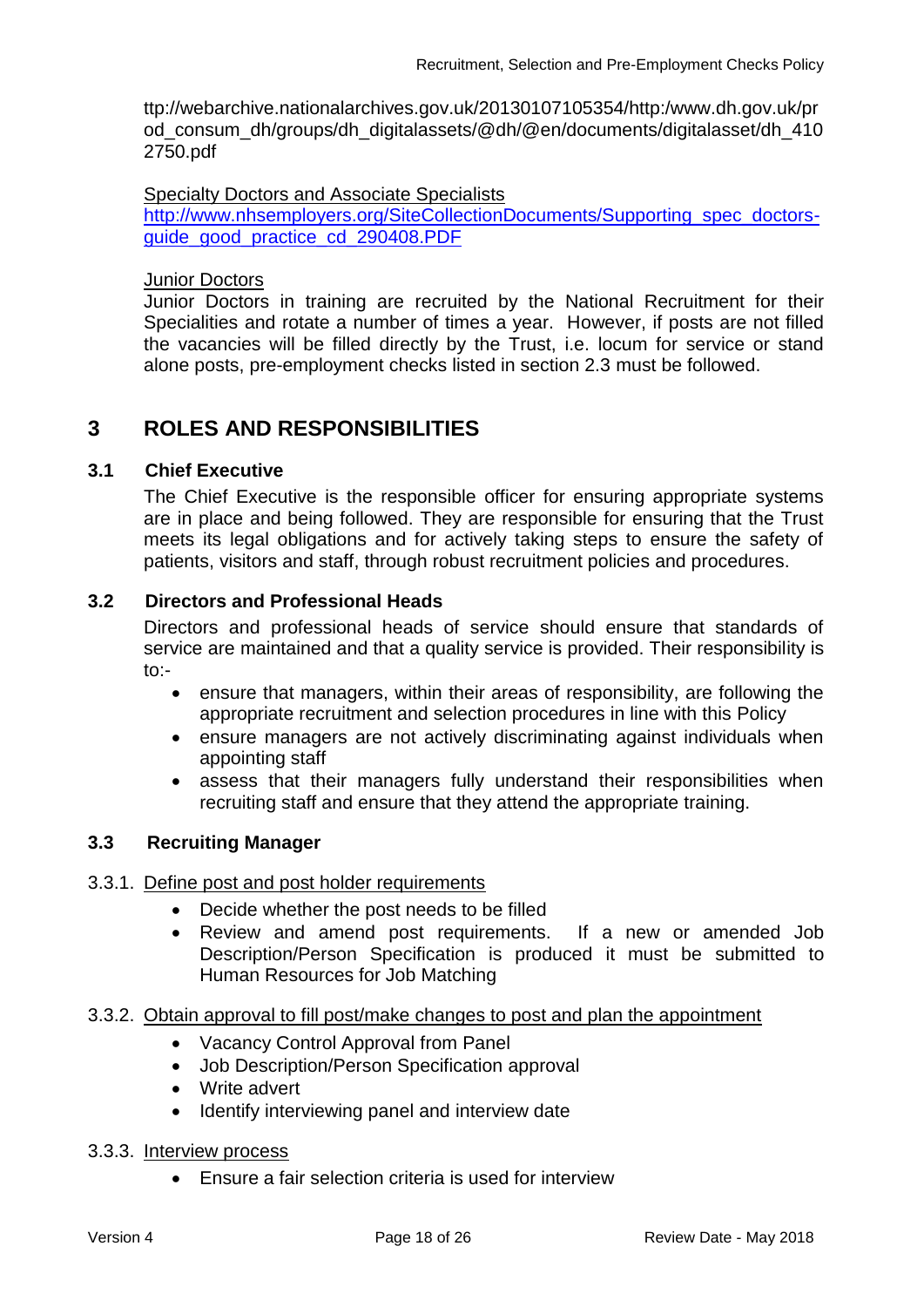- Ensure discriminatory practices are not used and eliminate bias where possible
- Evaluate all information against Person Specification and ensure that all checklist forms are fully completed and signed
- Select and inform the preferred candidate
- Return all interview documentation, completed and signed, to Resourcing Department to progress pre-employment checks
- Once all pre-employment checks are complete and satisfactory, the Resourcing Department will prepare an offer letter and contract for the Recruiting Manager to send to the candidate.

### <span id="page-21-0"></span>3.3.4. Pre-Employment

- Check professional registration where required
- Devise local induction programme in department
- Arrange for ID badge and uniform
- On receipt of the Personal E-file from HR, check to ensure all required paperwork identified is present and retained.

#### <span id="page-21-1"></span>3.3.5 Post Employment

- Ensure renewal dates for Professional Registration are inserted into starter paperwork
- Ensure Work Permit expiry dates are noted and followed up by the Line Manager
- Inform the Resourcing Department if post holders who hold a work permit are absent from work on long term sick or unexplained absence.

#### **3.4 Resourcing Department**

- <span id="page-21-2"></span>Ensure that relevant training is available to managers across the Trust
- Ensure the Job Descriptions and Person Specifications are in the Trust's agreed format and will check Job Descriptions and Person Specifications to ensure that appropriate and non discriminatory language is used
- Check job advertisements ensuring that discriminatory language is not used
- Ensure Recruiting Managers have access to NHS jobs to view their vacancies and short list application forms
- On notification of the successful candidate/s perform all necessary preemployment checks
- Notify unsuccessful candidates and provide contact details of Recruiting Manager to receive feedback. (Recruiting Managers may also wish to contact the unsuccessful applicants to provide feedback)
- Keep the Recruiting Manager informed of progress
- Ensure that the Recruiting Manager views and approves all references received prior to a formal offer letter being issued
- Advise on appropriate action to Line Manager if a DBS check is returned with a conviction or caution
- Advise on appropriate action if an individual's professional registration is invalid or a reference raises concerns
- Prepare formal offer letter and contract once all pre-employment checks are complete and authorised by Recruiting Manager.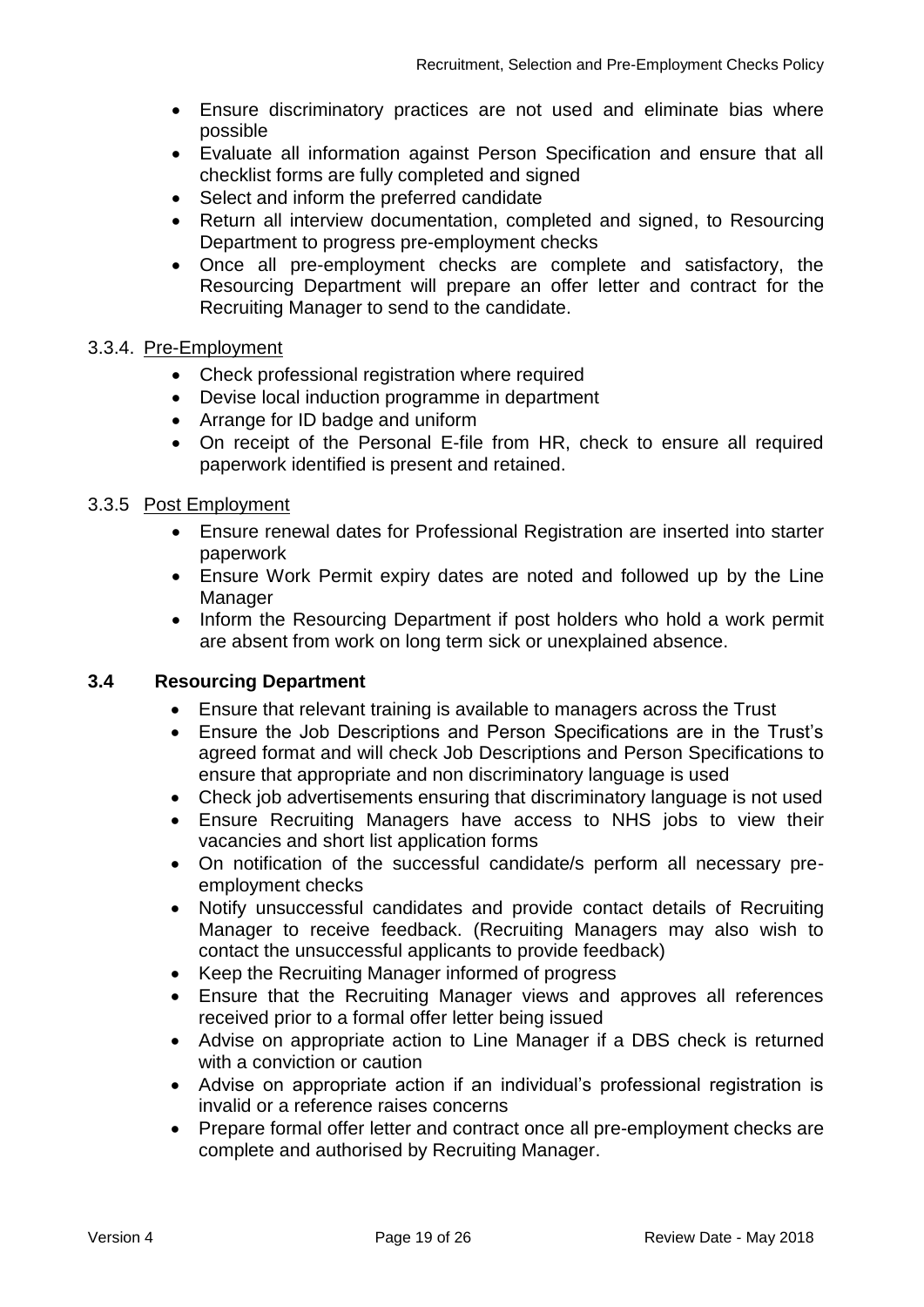#### <span id="page-22-0"></span>**3.5 Occupational Health**

 Assess the pre-employment Occupational Health Questionnaire and confirm if the successful candidate is medically fit to undertake the role.

## <span id="page-22-1"></span>**4. POLICY DEVELOPMENT**

#### <span id="page-22-2"></span>**4.1 Identification of stakeholders**

Staff Side representatives along with management representatives who are members of the Policy Advisory Group (PAG) have been involved in the development of the Policy. Human Resources staff have updated the Policy to reflect current HR employment practice.

#### <span id="page-22-3"></span>**4.2 Equality Impact Assessment**

This Policy has undergone Stage 1 and Stage 2 Equality Impact Assessment screening and the results are published on the Trust's website.

The Trust is committed to creating a culture that fully respects equality and diversity and aims to ensure that all its services are accessible, appropriate and sensitive to the needs of the whole community. It believes in fairness, equity and above all values diversity in all its dealings, both as a provider of health services and an employer of people.

This Policy has been developed to reinforce the Trust's vision in this respect and to give direction for the pursuit of the highest standards of equality and diversity in all our services. This Policy reflects the following:-

- Opportunities for employment, promotion, training and development are open to all on an equal basis
- Access to services are sensitive to individual needs defined by the Equality Act 2010
- Patients, staff, volunteers and all other service users and providers are treated with dignity and respect
- Every member of staff has a role to play in recognising and respecting Equality and Diversity in others
- Staff are able to carry out their duties effectively without fear of discrimination, harassment or bullying of any kind

The Trust's commitment to equality and diversity is reflected in the ethnic origin profile of it's staff. The Trust will continue to embed its equality and diversity values into all of its policies, procedures and everyday practice, so that equality and diversity is the norm.

## <span id="page-22-4"></span>**5. REVIEW AND REVISION ARRANGEMENTS**

This is version 4 of the Recruitment and Pre-employment Check Policy which incorporates the information previously covered in the Disclosure and Barring Service Check Policy.

The Resourcing Department will make draft amendments to this Policy when there are changes in:-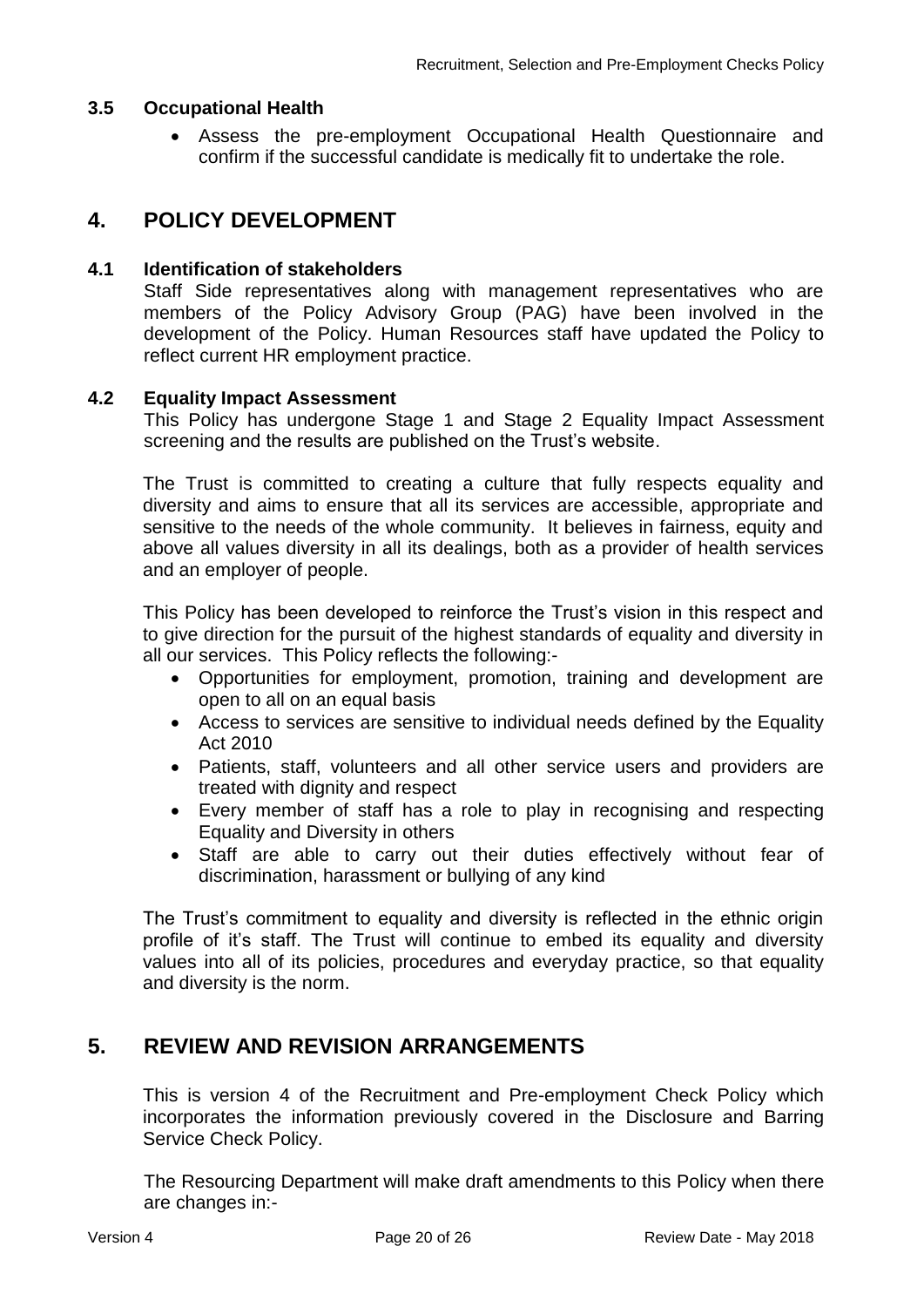- legislation
- NHS national terms and conditions
- local process changes
- at the review date.

These changes will be made as quickly as possible, irrespective of the normal review date. The review process will follow the same stages as the original development and implementation. The review will be the occasion when further information can be added which has been identified during the life of the Policy.

Where any changes are solely as a result of changes in legislation, these will be effected in the document and PAG informed rather than using the consultation process. HR will research the background information for inclusion, keeping in touch with current developments in the field and will consult with those in the organisation who hold expertise in the area.

When reviewing the Policy, HR will use feedback from managers/staff on the practical application of the Policy. This will be fed into the document, where appropriate, by the HR Team or staff representatives who have had direct involvement.

## <span id="page-23-0"></span>**6. CONSULTATION, APPROVAL AND RATIFICATION PROCESS**

#### <span id="page-23-1"></span>**6.1 Consultation Process**

The Policy Advisory Group which is a sub group of the Partnership Forum is composed of management and staff side representatives and considers all draft HR policies and guidance. All members have the opportunity to make comments and suggestions on the document content which is debated within the group and amendments made and agreed.

Any additional individuals or groups that are relevant to include in the consultation process will be identified in Appendix 1.

#### <span id="page-23-2"></span>**6.2 Approval Process**

All HR policies are approved at Partnership Forum which is the formally constituted management and staff consultation committee which is made up of staff side representatives from all the recognised Trades Union and Staff Association along with Trust Directors and the Chief Executive (or their representatives).

#### <span id="page-23-3"></span>**6.3 Ratification Process**

All HR policies approved by PAG are submitted for ratification by the Partnership Forum.

## <span id="page-23-4"></span>**7. DOCUMENT CONTROL**

#### <span id="page-23-5"></span>**7.1 Publication**

The Policy will be published in the electronic document library i.e. on the Trust's intranet under the HR Department, in the Policies/Guidance section.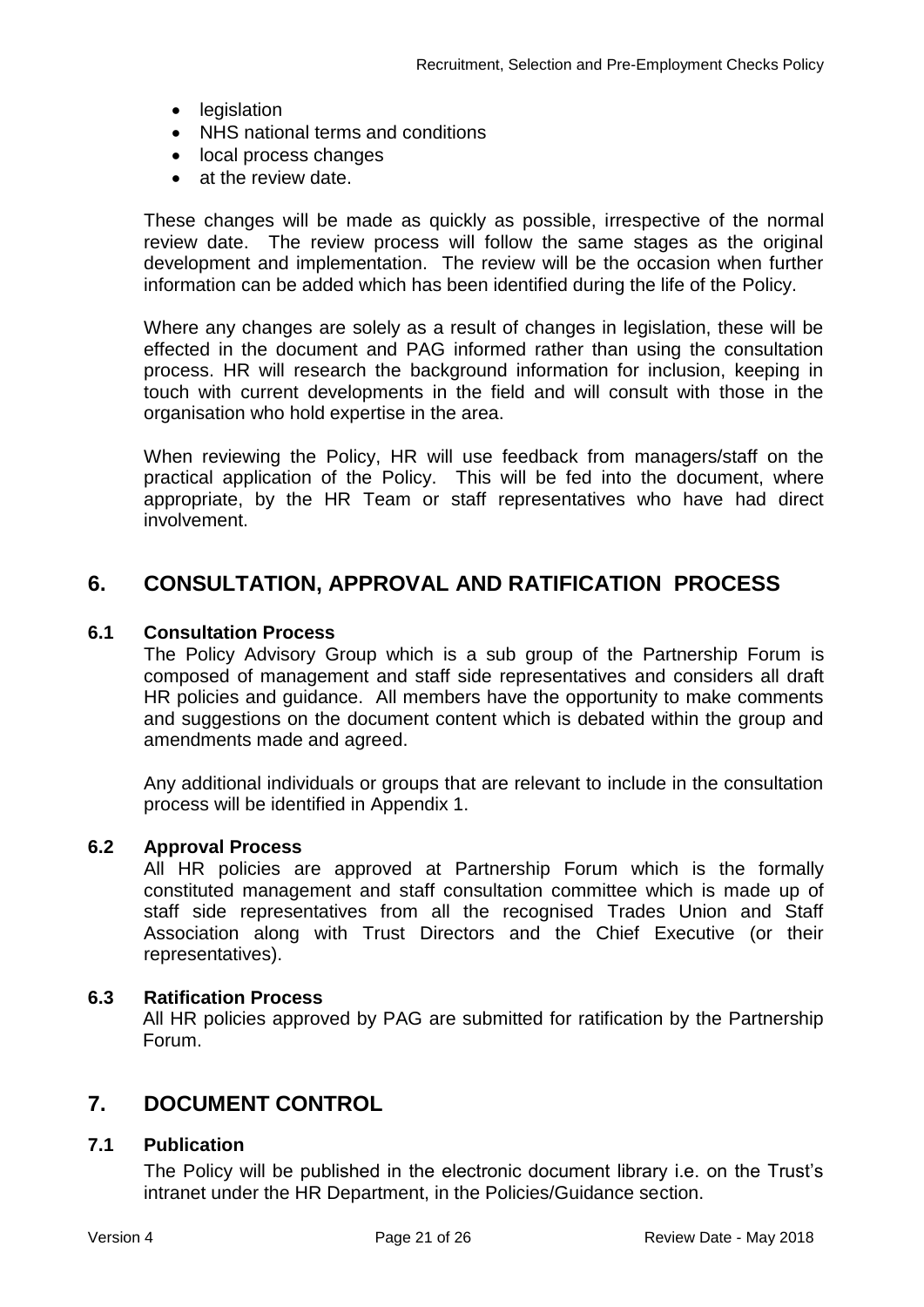Details of the issue of the document will be communicated to Senior Managers, through the monthly HR Directorate Report.

### <span id="page-24-0"></span>**7.2 Archiving Arrangements**

Where the Policy replaces a previous version, the old Policy will be archived as evidence of a previous Policy. The front page of the Policy will indicate the version number, the approving body and date of approval along with the next review date.

#### <span id="page-24-1"></span>**7.3 Access**

The Policy should be accessed from the electronic document library. Copies of this document should not be printed unless it is absolutely necessary as there is a risk that out of date copies may be in circulation. Requests for this Policy in an alternative language or format (such as Braille, audiotape, large print etc) will be considered and obtained whenever possible.

## <span id="page-24-2"></span>**8. DISSEMINATION AND IMPLEMENTATION**

## <span id="page-24-3"></span>**8.1 Communication**

Senior Managers will have responsibility for ensuring that their staff are aware of the new/revised Policy. The Policy will be sent to all members of the HR Team and discussed at the HR Team meeting to ensure all members of the HR Team are fully aware of any changes to the Policy.

#### <span id="page-24-4"></span>**8.2 Implementation**

Once a new version of the Policy has been approved, loaded to the intranet and senior managers and the HR Team have been informed, any new disciplinary cases will be handled in accordance with the new Policy. Any cases already in progress will continue to use the previous version of the Policy current at the time the case began, unless there is agreement from all parties to follow the new Policy.

#### <span id="page-24-5"></span>**8.3 Training and Support**

Regular Recruitment and Selection Training is available to all managers and staff. Regular updates are sent to Recruiting Managers by email.

## <span id="page-24-6"></span>**9. MONITORING, COMPLIANCE AND EFFECTIVENESS**

## <span id="page-24-7"></span>**9.1 Standards/Key Performance indicators**

The Trust will monitor the processes managed under the remit of this Policy to ensure compliance and therefore consistency across the Trust. In order to protect staff from discrimination, the Trust will review the information obtained on staff as defined by the Equality Act 2010 to ensure there is no bias with regard to staff appointed in line with this Policy.

### <span id="page-24-8"></span>**9.2 Process for Monitoring Compliance**

### <span id="page-24-9"></span>9.2.1 Monitoring

The monitoring categories are summarised in Appendix 2.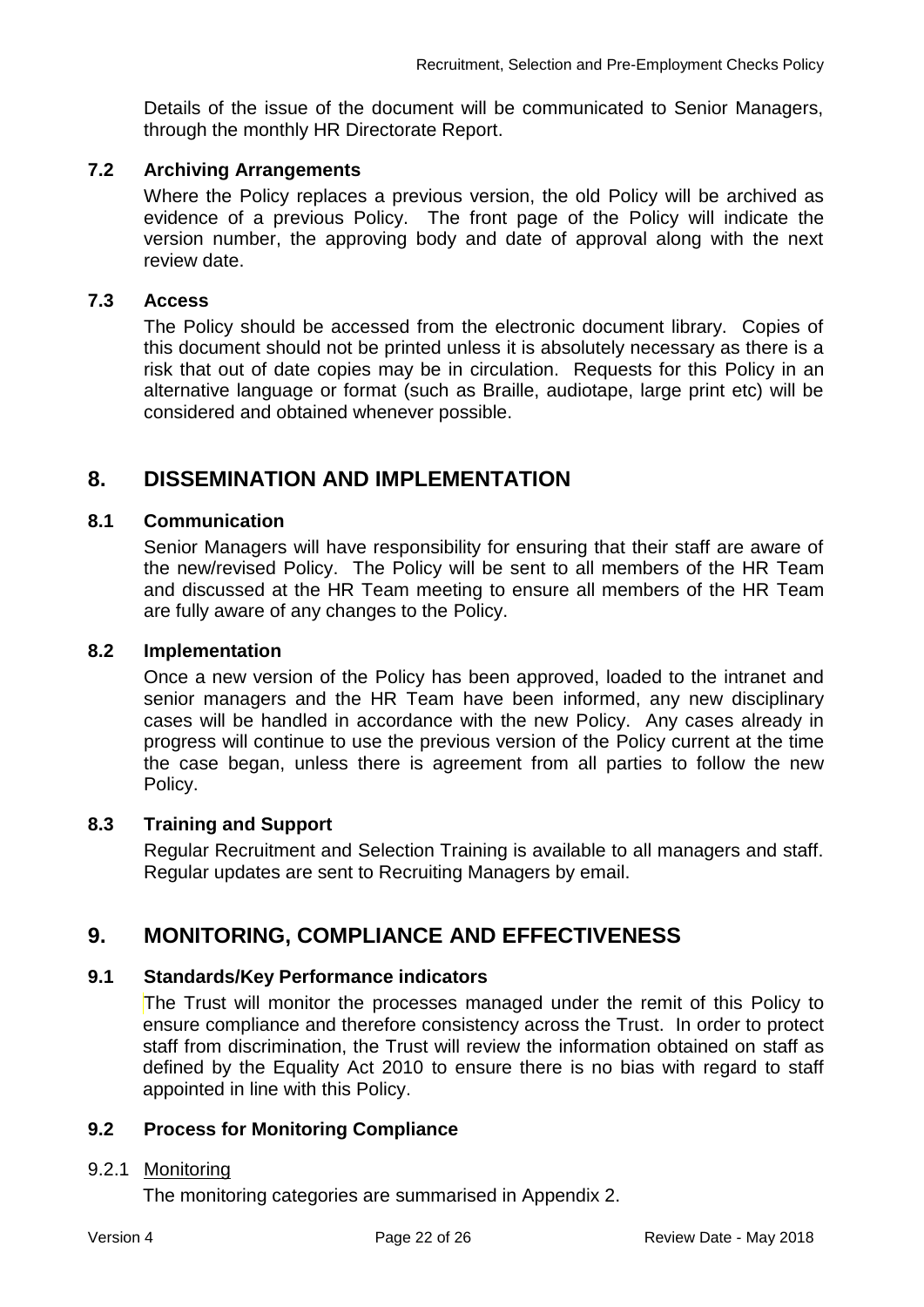## <span id="page-25-0"></span>9.2.2 Audit

The effectiveness of this Policy will be apparent by:-

- Monitoring to ensure that pre-employment checks have been fully completed
- Monitoring if the organisation has had recourse to recommend any alert letters in the previous year
- Monitoring equal opportunities information as defined by the Equality Act 2010 to ensure applicants are not discriminated against in the process of applying for and being appointed to posts with the Trust.

## <span id="page-25-1"></span>9.2.3 Feedback

The results of monitoring/audit will be set out in an annual report for the Governance Committee. The report will contain:-

- The results of the monitoring/audit
- Recommendations for actions to be taken, including amendments to the Policy
- An action plan with proposed actions, person/group responsible and dates for the actions to be completed
- The action plan will be monitored by the Governance Committee.

## <span id="page-25-2"></span>**10. REFERENCE DOCUMENTS**

- Disclosure and Barring Service (2009) Code of Practice
- NHS Employment Check Standards (March 2008)
- Safeguarding Vulnerable Groups Act (2006)
- Data Protection Act 1998
- Equality Act 2010
- Comprehensive guidance for United Kingdom employers on preventing illegal working
- Immigration, Asylum and Nationality Act (2006)
- Healthcare Professionals Alert Notices Directions 2006

## <span id="page-25-3"></span>**11. ASSOCIATED DOCUMENTS**

- Disciplinary Policy
- Trust Appeals Policy
- Professional Registration Checks Policy
- Policy for the use of Agency Provided Locum Medical Staff
- Volunteering Policy

## <span id="page-25-4"></span>**12. APPENDICES**

Appendix 1: Consultation Summary Appendix 2: Monitoring, Audit and Feedback Summary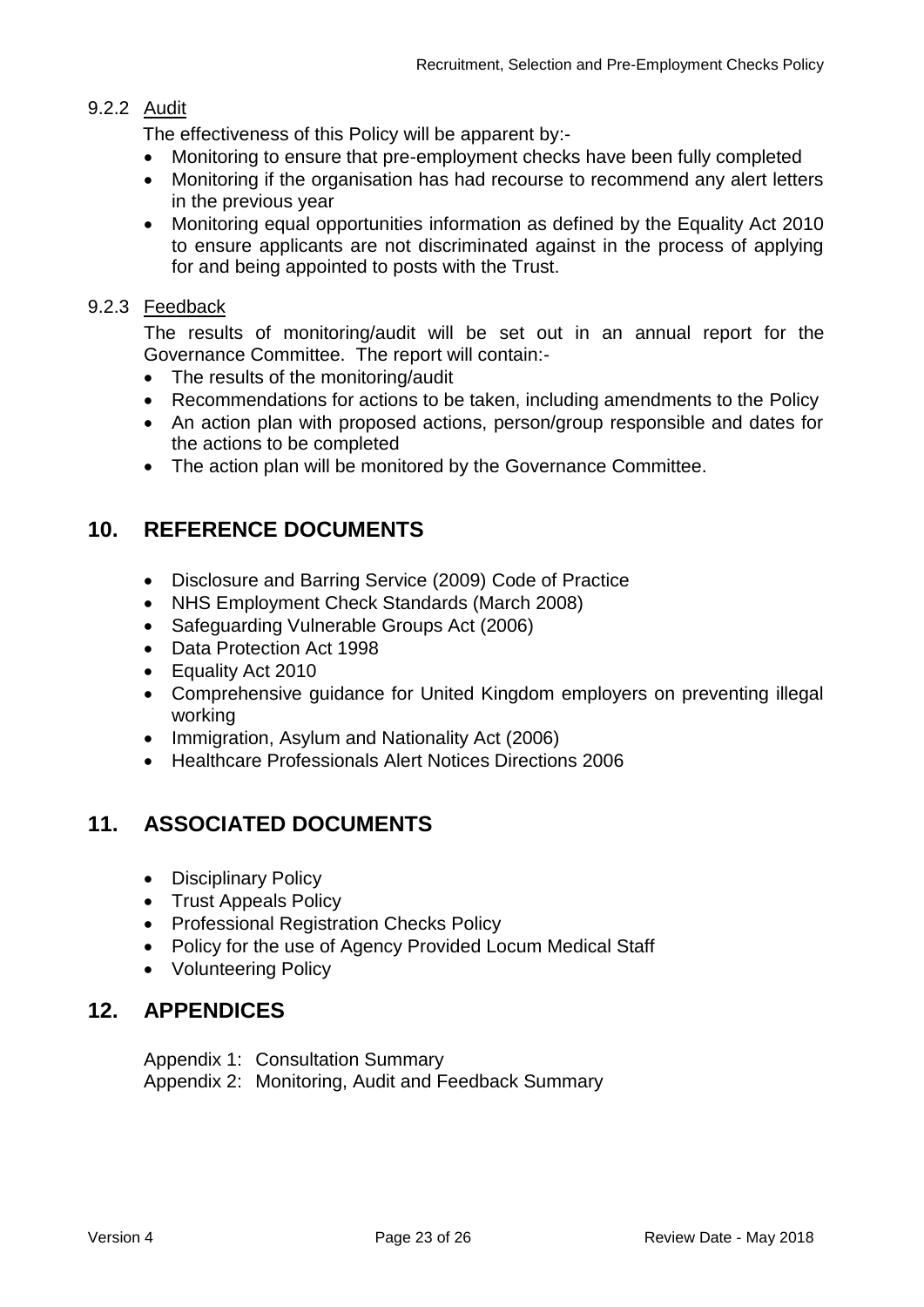$\overline{\phantom{a}}$ 

# <span id="page-26-0"></span>**Appendix 1: Consultation Summary**

|                                                                    | <b>List Groups and or Individuals Consulted</b> |
|--------------------------------------------------------------------|-------------------------------------------------|
| Those listed opposite have<br>been consulted and                   | <b>Quality and Governance Group</b>             |
| comments/actions                                                   | <b>HR Team</b>                                  |
| incorporated as required.                                          | Policy Advisory Group                           |
| The author must ensure that                                        | Partnership Forum                               |
| relevant individuals/groups<br>have been involved in               |                                                 |
| consultation as required prior to<br>this document being submitted |                                                 |
| for approval.                                                      |                                                 |
|                                                                    |                                                 |
|                                                                    |                                                 |
|                                                                    |                                                 |
|                                                                    |                                                 |
|                                                                    |                                                 |
|                                                                    |                                                 |
|                                                                    |                                                 |
|                                                                    |                                                 |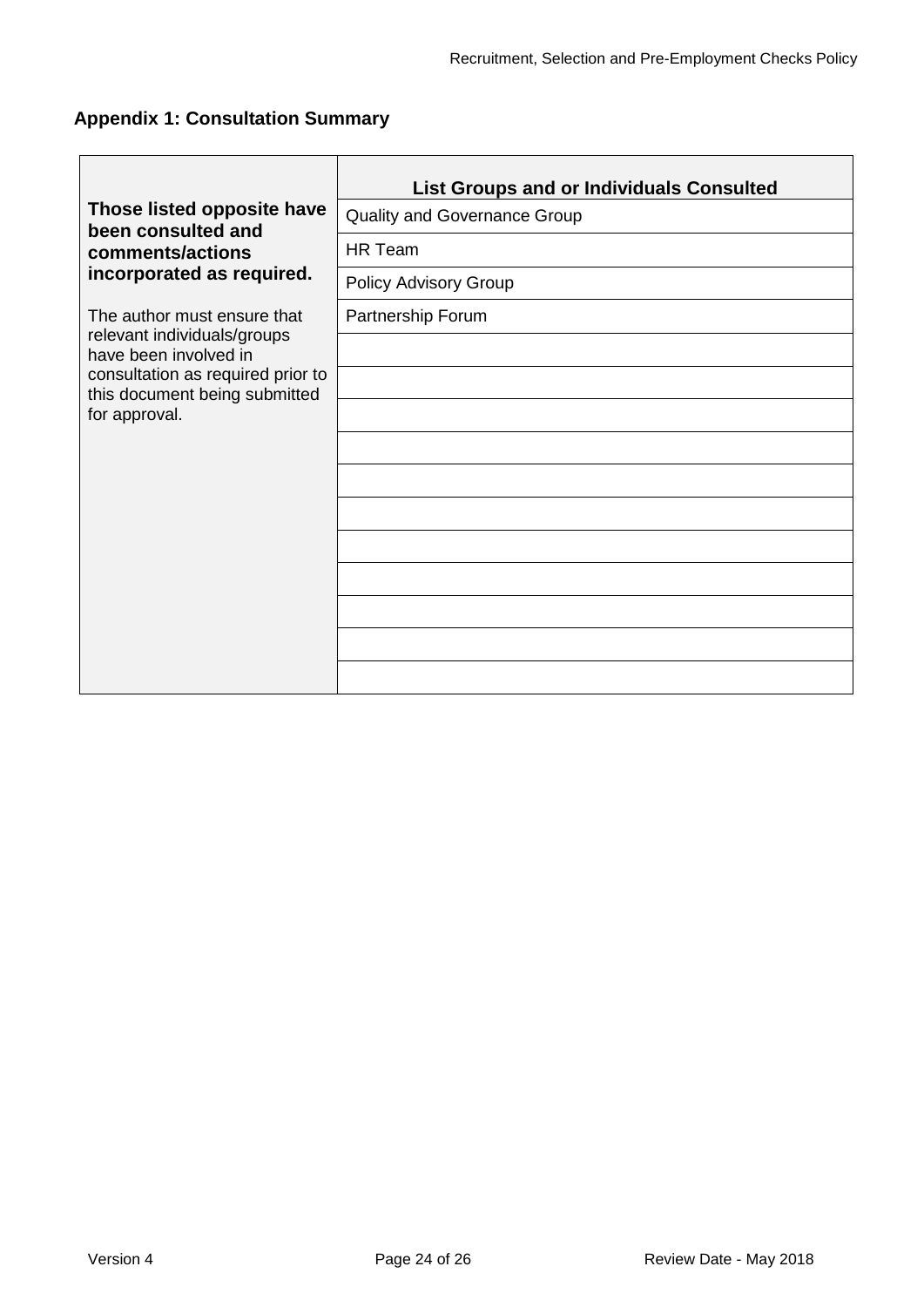# <span id="page-27-0"></span>**Appendix 2: Monitoring, Audit and Feedback Summary**

| Audit/<br><b>Monitoring</b><br>Criteria e.g.                                                                | <b>Audit / Monitoring</b><br>questions                                                                                                              | Audit /<br><b>Monitoring</b><br>performed<br>by | Audit /<br><b>Monitoring</b><br>frequency | Audit /<br><b>Monitoring</b><br>reports<br>distributed<br>to | <b>Action</b><br>plans<br>approved<br>and<br>monitored<br>by |
|-------------------------------------------------------------------------------------------------------------|-----------------------------------------------------------------------------------------------------------------------------------------------------|-------------------------------------------------|-------------------------------------------|--------------------------------------------------------------|--------------------------------------------------------------|
| Completeness<br>of pre-<br>employment<br>checks                                                             | Are pre employment<br>checks fully<br>completed?                                                                                                    | <b>HR</b>                                       | Annually                                  | Quality and<br>Governance<br>Group                           | Quality and<br>Governance<br>Group                           |
|                                                                                                             | Has the organisation<br>had recourse to<br>recommend any alert<br>letters in the last year?                                                         |                                                 |                                           |                                                              |                                                              |
| Agency staff<br>pre-employment<br>checks                                                                    | Have pre-employment<br>checks been carried<br>out on external<br>agency staff employed<br>through NHS<br>professionals or other<br>agencies?        | HR/<br><b>Directorates</b>                      | Annually                                  | Quality and<br>Governance<br>Group                           | Quality and<br>Governance<br>Group                           |
| Composition of<br>applicants for<br>posts                                                                   | What is the<br>percentage of<br>applicants and<br>appointees from the<br>equality and diversity<br>minority categories?                             | <b>HR</b>                                       | Annually                                  | Quality and<br>Governance<br>Group                           | Quality and<br>Governance<br>Group                           |
| Compliance<br>with the<br>handling and<br>retention of<br><b>DBS</b> check<br>information                   | Are all DBS checks<br>are kept in a locked<br>cabinet and that<br>access is secure and<br>restricted? Are no<br>copies kept on<br>personal records? | HR/<br>Internal<br>Audit                        | Annually                                  | Quality and<br>Governance<br>Group                           | Quality and<br>Governance<br>Group                           |
| Declaration<br>forms are<br>completed for<br>all posts that<br>require a DBS<br>check                       | Are all declaration<br>forms completed for<br>all posts requiring a<br>disclosure (random<br>sample)?                                               | HR/<br>Internal<br>Audit                        | Annually                                  | Quality and<br>Governance<br>Group                           | Quality and<br>Governance<br>Group                           |
| Portability<br>guidance is<br>followed in<br>respect of junior<br>doctors and<br>temporary/<br>agency staff | Are all DBS checks<br>renewed every 3<br>years for junior<br>doctors and every 12<br>months for agency<br>staff (random<br>sample)?                 | HR /<br>Internal<br>Audit                       | Annually                                  | Quality and<br>Governance<br>Group                           | Quality and<br>Governance<br>Group                           |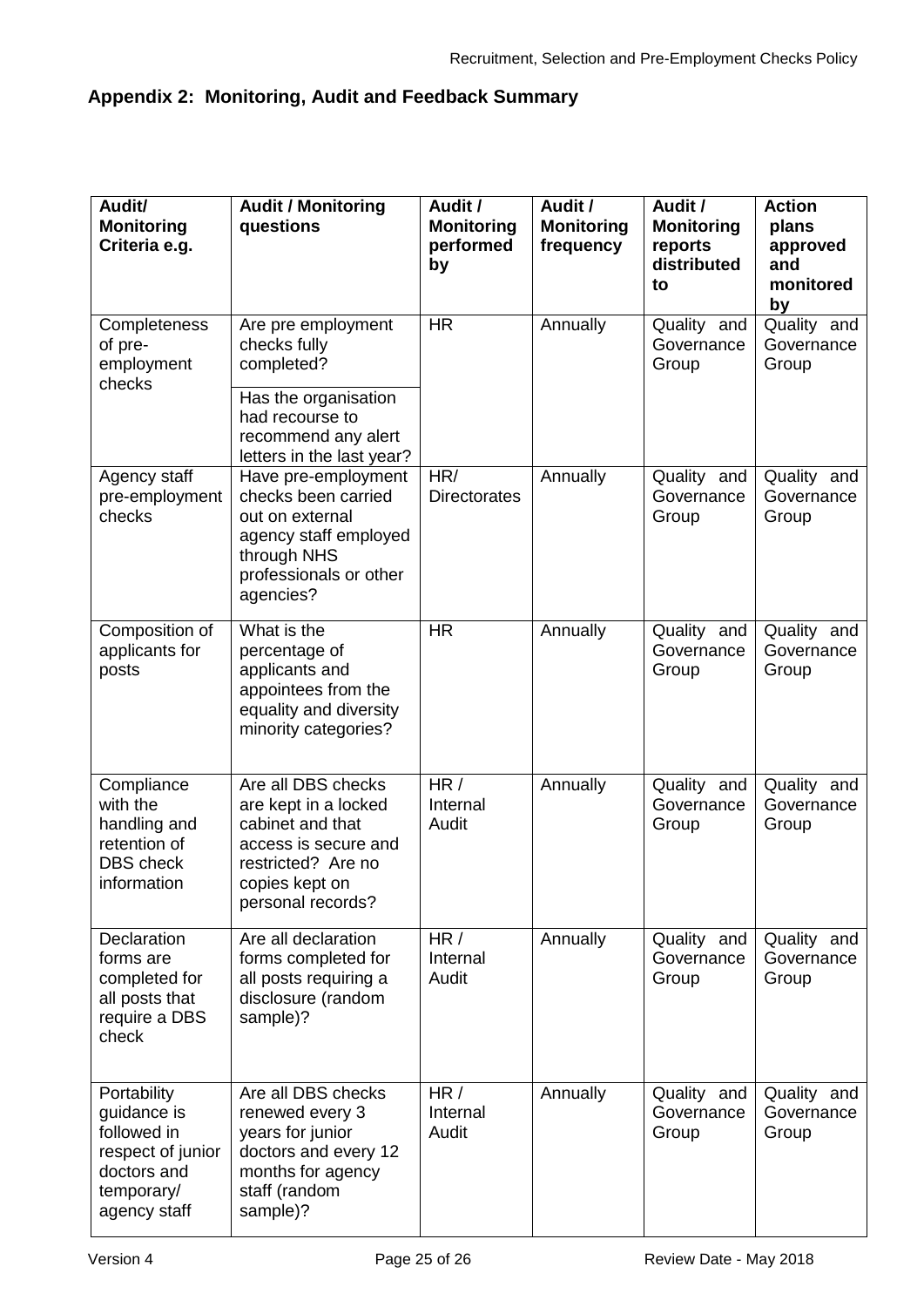| Recruitment, Selection and Pre-Employment Checks Policy |  |  |  |  |  |  |  |
|---------------------------------------------------------|--|--|--|--|--|--|--|
|---------------------------------------------------------|--|--|--|--|--|--|--|

| Ensuring that a<br>risk assessment<br>is completed for<br>any applicant<br>starting work<br>before a<br>disclosure is<br>received that a<br>supervision<br>form is<br>completed and | Monitor the<br>completion of a<br>supervision form if the<br>employee starts work<br>whilst the DBS are<br>processing the DBS<br>check | HR                       | <u>RUCHMINICHI, OCICCINI MINT TO EMPIOYMICHI ONCORS FOIICY</u><br>Annually | Quality and<br>Governance<br>Group | Quality and<br>Governance<br>Group |
|-------------------------------------------------------------------------------------------------------------------------------------------------------------------------------------|----------------------------------------------------------------------------------------------------------------------------------------|--------------------------|----------------------------------------------------------------------------|------------------------------------|------------------------------------|
| a DBS check is<br>returned within<br>3 months<br><b>DBS</b> checks<br>that contain<br>convictions are<br>handled in a fair<br>and consistent<br>manner                              | Monitor what action<br>was taken when a<br>DBS check reveals a<br>conviction                                                           | HR/<br>Internal<br>Audit | Annually                                                                   | Quality and<br>Governance<br>Group | Quality and<br>Governance<br>Group |

**Note: For information relating to the monitoring of completion of Professional Clinical Registration Checks please refer to the Professional Registration Checks Policy**